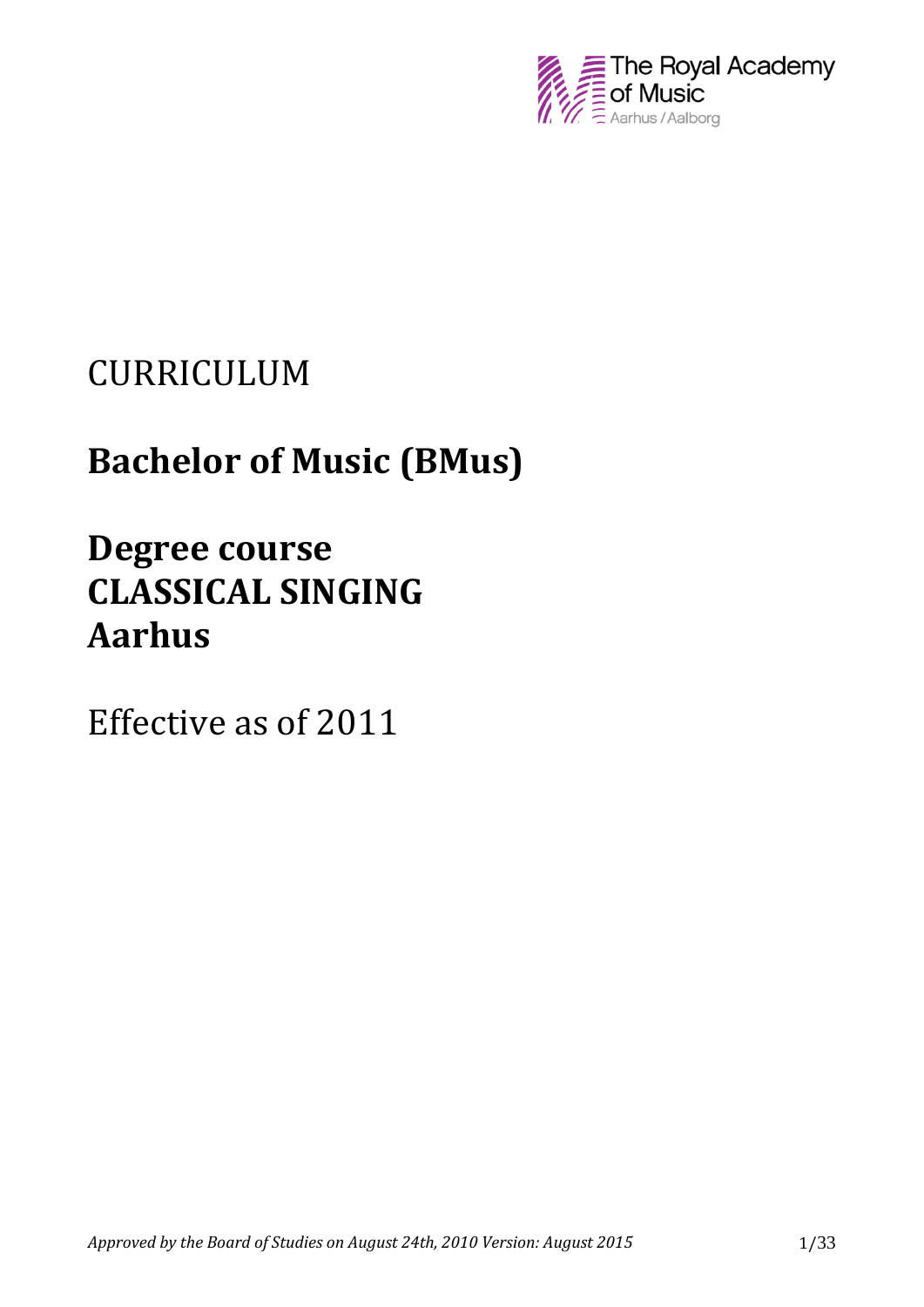

## Content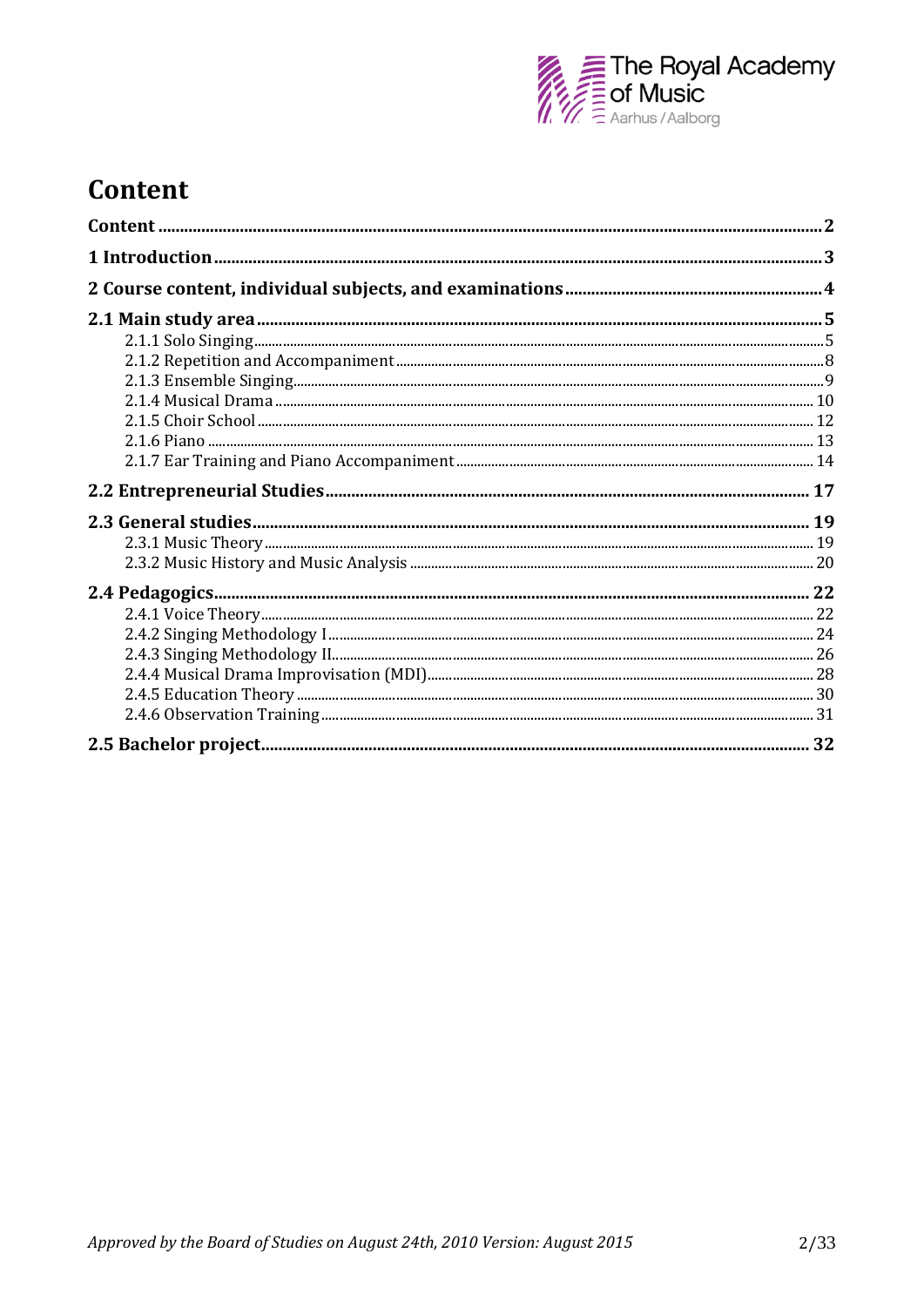

## **1 Introduction**

**The BMus (Classical Singing) degree course** at The Royal Academy of Music, Aalborg and Aarhus, is a 3-year course during which students acquire the knowledge, skills, and qualifications to become singers and music business entrepreneurs.

**The course structure** has a constant focus on solo singing as well as subjects that relate directly to this. In addition to these subjects, the main study area comprises Ensemble Singing and Musical Drama subjects that build upon the student's solo singing skills. The main study area also encompasses Ear Training to help students develop awareness of their own musical experience and conceptual ability. The general subjects teach students to observe music from other angles than that of the performer and provide perspectives that lead to a broader foundation of practice. Later in the course, students engage with the communication and initiation of music, practically and theoretically, and acquire skills and qualifications in singing methodology. The Classical Singing degree course concludes with a student-defined bachelor project which is based on student interests and needs and also constitutes their specialisation in the singing field.

#### **The course subjects are divided into the following fields:**

- Main study area: Subjects where the student is a performer as well as subjects that support this aspect.
- Pedagogics: Subjects where the student communicates and teaches as well as subjects that support this aspect.
- General studies: Elementary music theory subjects mandatory for all undergraduate students.
- Entrepreneurial Studies: Subjects and projects where students gain experience as entrepreneurs and managers of dynamic processes and acquire career administration tools.
- Bachelor project: The project itself as well as guidance and subjects that prepare the student for project work.

The elements of the course are credited with ECTS points based on an assessment of the workload involved in the subjects.

**In addition to scheduled tuition**, students at the Royal Academy of Music may participate in the following activities:

- Staging of operas.
- Master classes with internationally acclaimed musicians.
- Chamber music in a rich and professionally challenging study environment.
- Study trips.
- and much more.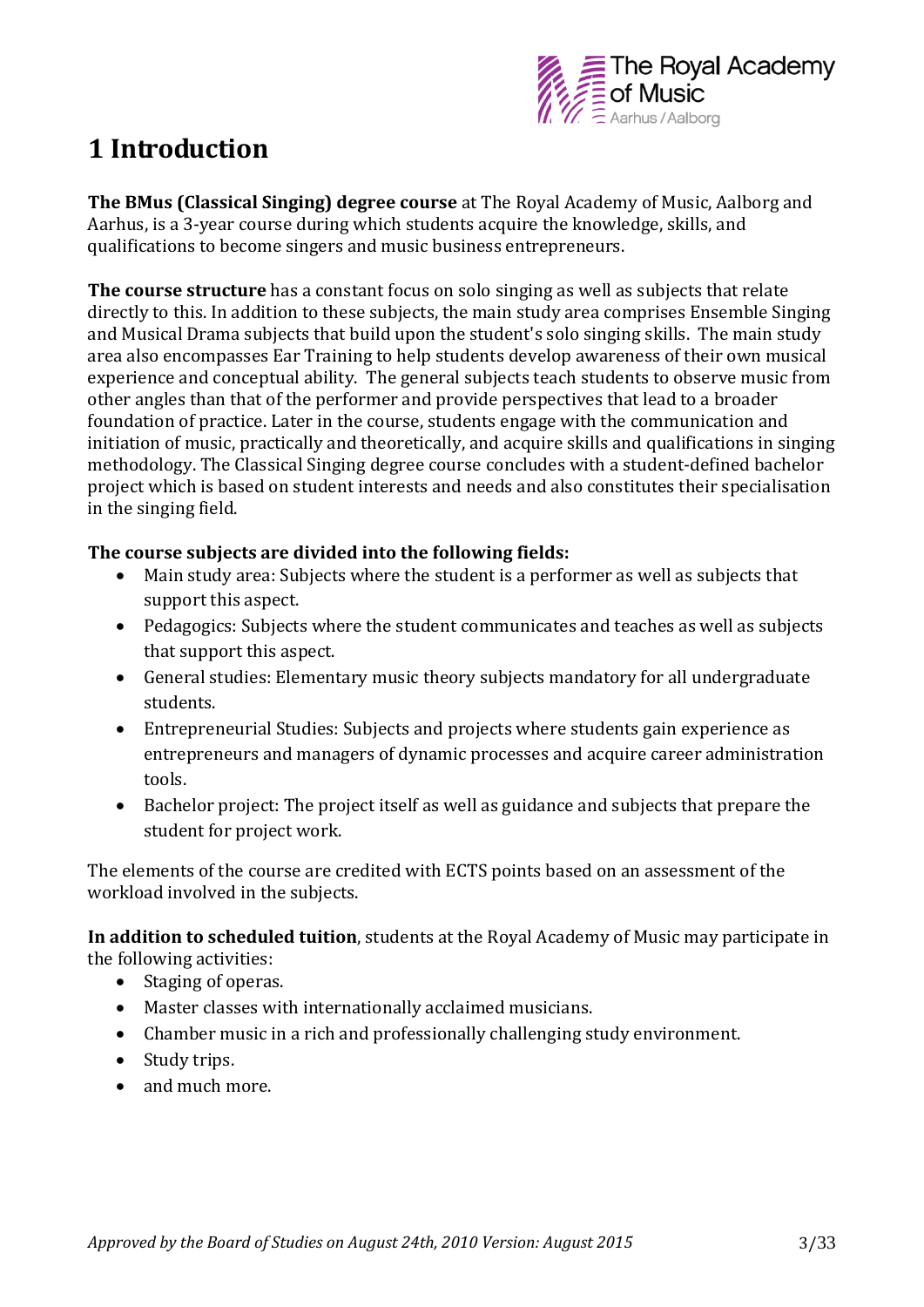

## **2 Course content, individual subjects, and examinations**

|                                |              | 2nd          | 3rd            |                |                             |                |                  |
|--------------------------------|--------------|--------------|----------------|----------------|-----------------------------|----------------|------------------|
| <b>ECTS</b> chart              | 1st sem      | sem          | sem            |                | 4th sem   5th sem   6th sem |                | <b>TOTAL</b>     |
| Main study area                |              |              |                |                |                             |                |                  |
| Solo Singing                   | 17           | 10           | 13.5           | 9.5            | 5                           | 9              | 64               |
| Repetition                     |              | $\mathbf{1}$ | $\overline{2}$ | $\overline{2}$ | $\mathbf{1}$                | $\overline{2}$ | 8                |
| Ensenble Singing incl.         |              |              |                |                |                             |                |                  |
| Accompaniment                  | 0.5          | 0.5          | 0.5            | 0.5            | 0.5                         | 0.5            | 3                |
| Musical Drama incl.            |              |              |                |                |                             |                |                  |
| Accompaniment                  | $\mathbf{1}$ | $\mathbf{1}$ | $\mathbf{1}$   | $\mathbf{1}$   | 0.5                         | $\mathbf{1}$   | 5.5              |
| MDI                            | $\mathbf{1}$ | $\mathbf{1}$ | $\mathbf{1}$   | $\mathbf{1}$   | 0.5                         | $\mathbf{1}$   | 5.5              |
| Ear Training and Piano         |              |              |                |                |                             |                |                  |
| Accompaniment                  | 3            | 3            | 3              | 3              | $\mathbf{1}$                | $\overline{2}$ | 15               |
| Piano                          | $\mathbf{1}$ | $\mathbf{1}$ | $\mathbf{1}$   | $\mathbf{1}$   |                             |                | $\boldsymbol{4}$ |
| Choir School                   | 0.5          | 0.5          | 0.5            | 0.5            | 0.5                         | 0.5            | 3                |
| Pedagogics                     |              |              |                |                |                             |                |                  |
| Voice Theory                   | 3            | 3            |                |                |                             |                | 6                |
| <b>MDI</b> Training            |              |              |                |                | 6                           |                | 6                |
| Methods I+II                   |              |              |                | $\overline{4}$ | $\overline{4}$              | $\overline{4}$ | 12               |
| Education                      |              |              |                |                |                             |                |                  |
| Theory/Observation             |              |              |                |                |                             |                |                  |
| Training                       |              | 3            | 1.5            | 1.5            |                             |                | 6                |
| <b>General studies</b>         |              |              |                |                |                             |                |                  |
| <b>Music History</b>           | $\mathbf{1}$ | $\mathbf{1}$ | $\mathbf{1}$   | $\mathbf{1}$   | $\mathbf{1}$                |                | 5                |
| Analysis and Composition       | $\mathbf{1}$ | $\mathbf{1}$ | $\mathbf{1}$   | $\mathbf{1}$   | $\mathbf{1}$                |                | 5                |
| Music Theory I                 | $\mathbf{1}$ | $\mathbf{1}$ |                |                |                             |                | $\mathbf{2}$     |
| Music Theory II                |              |              | $\mathbf{1}$   | $\mathbf{1}$   | $\mathbf{1}$                |                | 3                |
| <b>Entrepreneurial Studies</b> |              |              |                |                |                             |                |                  |
|                                |              | 3            | 3              | 3              | 3                           |                | 12               |
| Bachelor project               |              |              |                |                |                             |                |                  |
|                                |              |              |                |                | 5                           | 10             | 15               |
|                                | 30           | 30           | 30             | 30             | 30                          | 30             | 180              |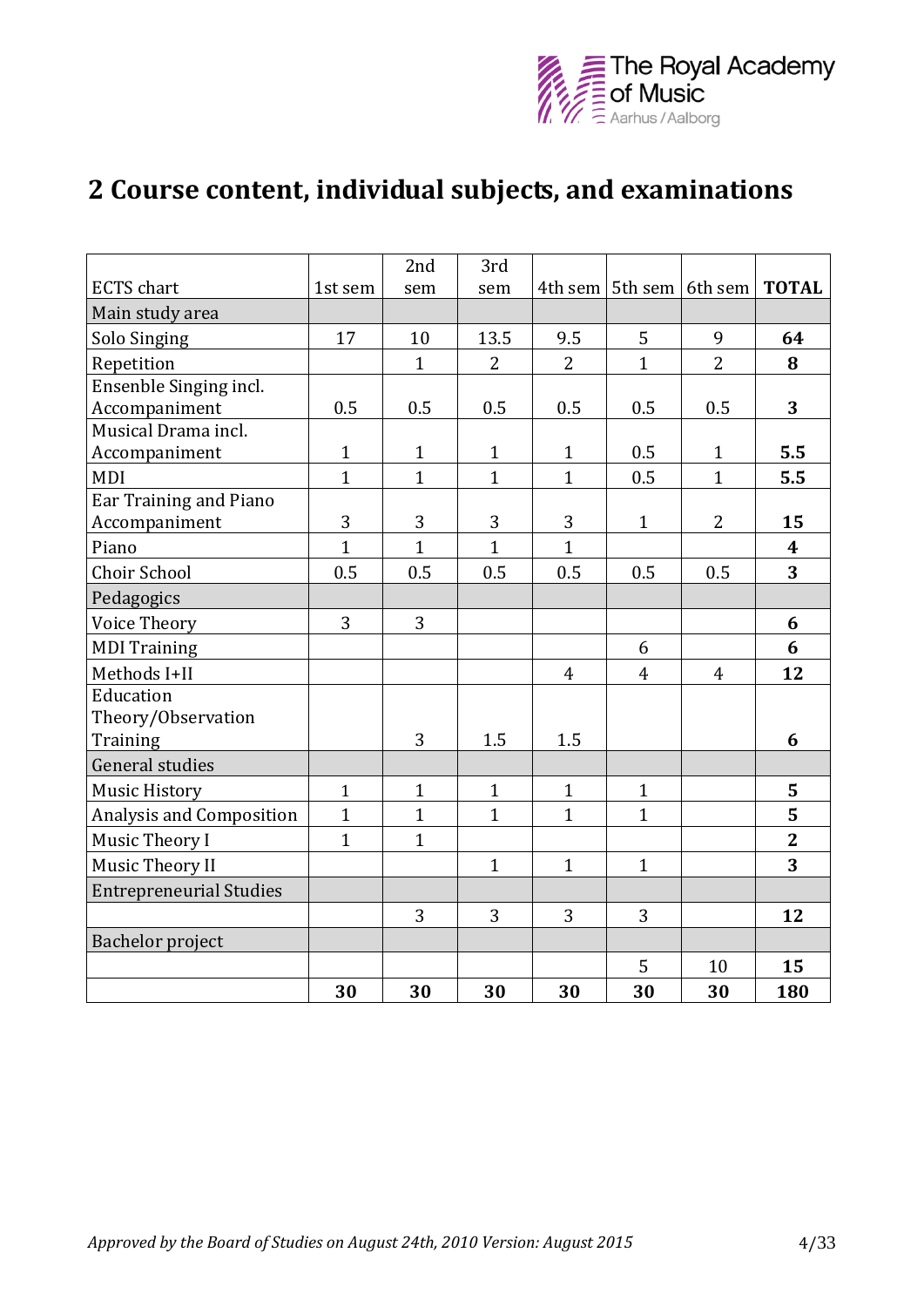

## **2.1 Main study area**

## **2.1.1 Solo Singing**

#### **Objectives**

Upon completion of the subject, the student:

- Possesses elementary knowledge of musical and technical practice, methods, and theory as well as classical singing literature repertoire across a wide diversity of styles and genres.
- Is conversant with singing conventions with a view to performing professionally.
- Is able to reflect on practice and choice of methods in relation to his/her own artistic practice.
- Has acquired and is able to use technical and musical singing skills and forms of expression.
- Is able to make artistic choices and assessments.
- Is able to communicate various forms of musical and artistic expression in a way that is relevant for a given target audience.
- Is able to acknowledge and handle artistic challenges in a creative, investigative, and analytical manner.

#### Sight singing and self-preparation

Upon completion of the subject, the student:

- Is able to sight sing unaccompanied while following musical directions in the score.
- Is able to prioritise and structure a preparation situation so that the work being prepared is learned within the given time frame.

#### **Content**

Tuition comprises the following:

- Technical exercises for loosening up the voice, development of range, dynamics, egality, timbre, and linguistic enunciation.
- Work with interpretation tools such as interpretation of lyrics and music, the symbolic language of music, and articulation of music. Projection and communication.
- Preparation of repertoire from classical singing literature across a wide selection of styles and genres. Part of repertoire preparation is considered an independent study where the student is responsible for preparing a repertoire volume corresponding to the volume prepared for and during main subject lessons.
- One or more teachers may arrange joint classes during the study year. Various subjects are covered. Teachers or students present background knowledge such as biographical material, and the students sing assignments from the teacher's repertoire list for the subject in question. Joint classes feature accompaniment.
- Development of the student's sense of language so that, upon completion of the degree course, the singer is able to pronounce other relevant languages in addition to his/her own language: Norwegian, Swedish, Latin, Italian, German, French, English, Spanish,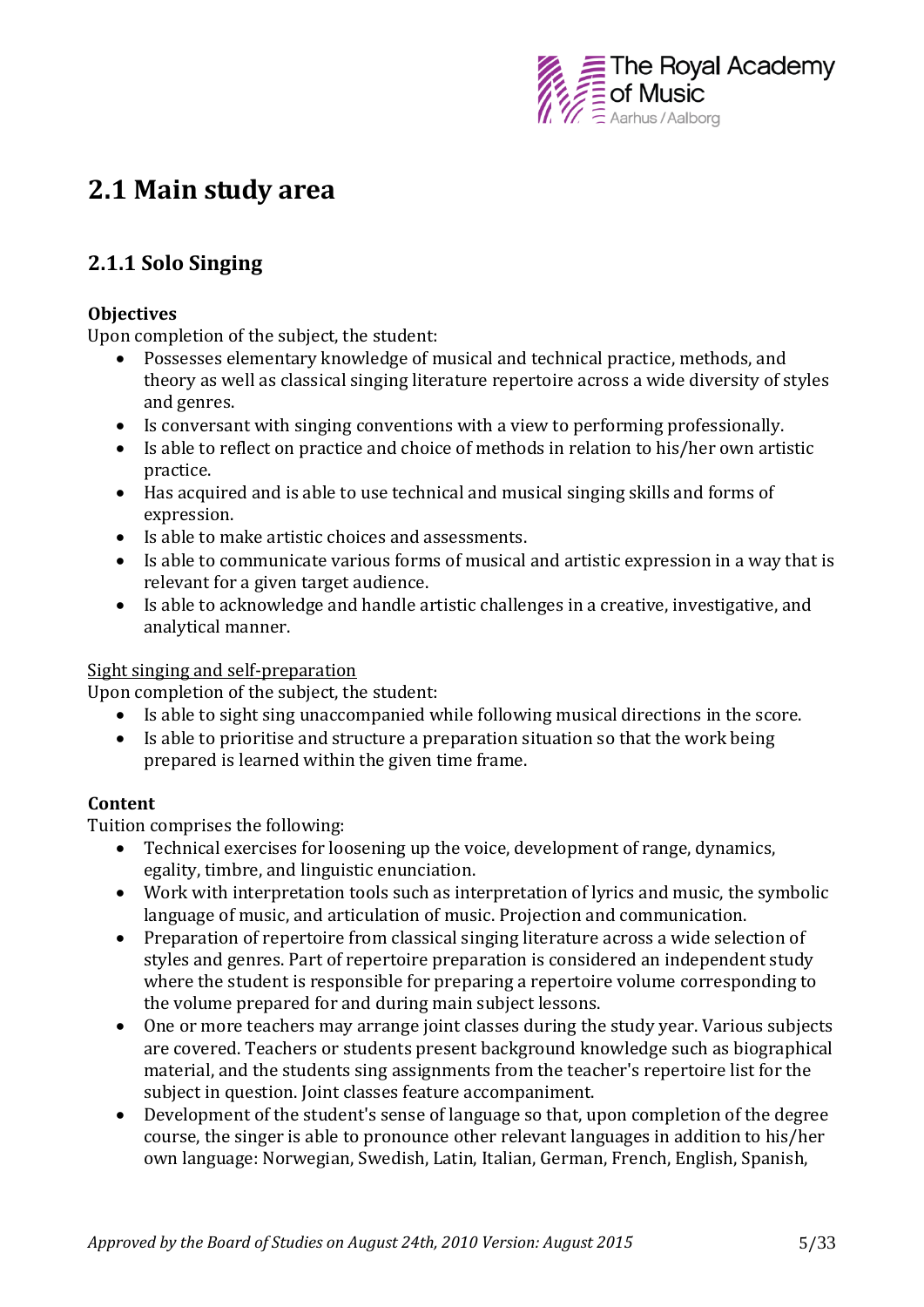

etc.

 Tuition facilitates a process whereby the student may learn to identify his/her own learning needs and potential for artistic development in the main study area, and to prioritise and structure his/her time and work efforts in relation to individual and ensemble rehearsals.

#### **Tuition and work formats**

Solo singing: One-to-one tuition. Accompaniment is scheduled for some of these classes. Joint classes: Class tuition with accompaniment.

#### **Semesters**

1st to 6th semester.

#### **Scope**

64 ECTS towards the degree.

#### **Evaluation and examination regulations**

After the 2nd semester: Evaluation of 1st year *Examination content:* Singing test: A 20 minute programme.

The programme must contain the following:

- An aria.
- A German lied.
- A Danish composition with lyrics in Danish.
- The rest of the programme may be chosen freely; however, 3 languages must be represented.

Sight singing

 A simple song is sung without accompaniment (Danish, English, or German). The assignment is selected by the teacher.

#### *Examination format:*

Practical test. Duration including discussion: 45 minutes. The assessment must reflect to what extent the objectives have been achieved.

*Marking and evaluation:*

Internal marking. Pass/fail as well as a short interview.

The assessment must reflect to what extent the overall objectives of the course are expected to be achievable for the main instrument over the three years of study.

The examination results decide whether the student may continue with the degree course. The test must be passed before the end of the 4th semester.

After the 6th semester: BA examination in solo singing

#### *Examination content:*

The BA examination consists of a solo concert performance, a programme arrangement, and a test of sight singing and a self-prepared song.

By April 1st, a repertoire list is handed in at the studies office. The list must include works with a total duration of 45 minutes, primarily from classical genres, and with a degree of stylistic diversity.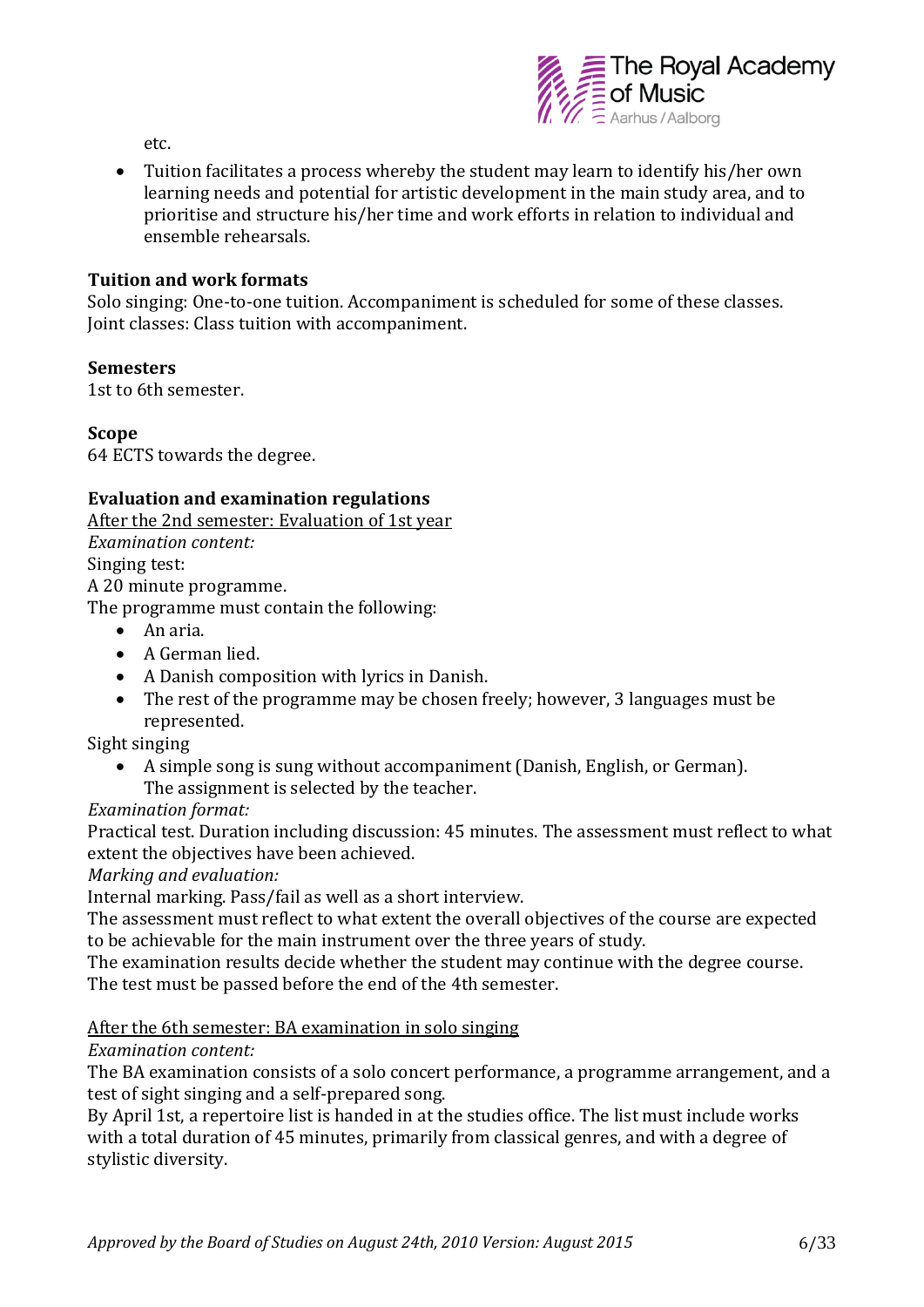

- At least one work must date from after 1945.
- At least one of the works must feature a different accompanying instrument than the piano. The instrumentation may include piano, however, if the work incorporates at least *one* other instrument.
- At least one composition must be Danish with lyrics in Danish.
- If desired, one of the works may represent a style outside classical music.
- An unaccompanied song.

The student chooses works with a duration of 15 minutes from the repertoire list, and the external examiner chooses other works with a duration of 15 minutes. The student is notified of the works chosen by the external examiner one week prior to the examination. Programme:

The student creates and prints a programme for the examination. At least 5 copies of the programme must be available at the examination.

*Examination format:*

Practical test. Duration including discussion: 60 minutes.

*Marking and evaluation:*

External marking. Grade.

The assessment must reflect to what extent the objectives have been achieved.

#### After the 6th semester: Sight singing and self-preparation examination

*Examination content:*

Sight reading:

The assignment is handed out and must be sung unaccompanied.

Example of level of difficulty:

 A suitable part from a polyphonic choir movement, e.g. Palestrina's Marcellus Mass, is sung unaccompanied.

#### Self-preparation:

30 minutes of proctored song self-preparation are allowed in a room with a piano. An accompanist provided by the Academy participates in the examination. Examples of level of difficulty:

- Peter Heise: Farlige drømme
- Robert Schumann: Liederkreis Opus 39
- Samuel Barber: Opus 2

*Examination format:*

Practical test. Duration including discussion: 20 minutes.

*Marking and evaluation:*

External marking. Grade.

The assessment must reflect to what extent the objectives have been achieved.

The sight singing and self-preparation examination is executed after the BA concert but not immediately after it.

The assignments are set by the external examiner.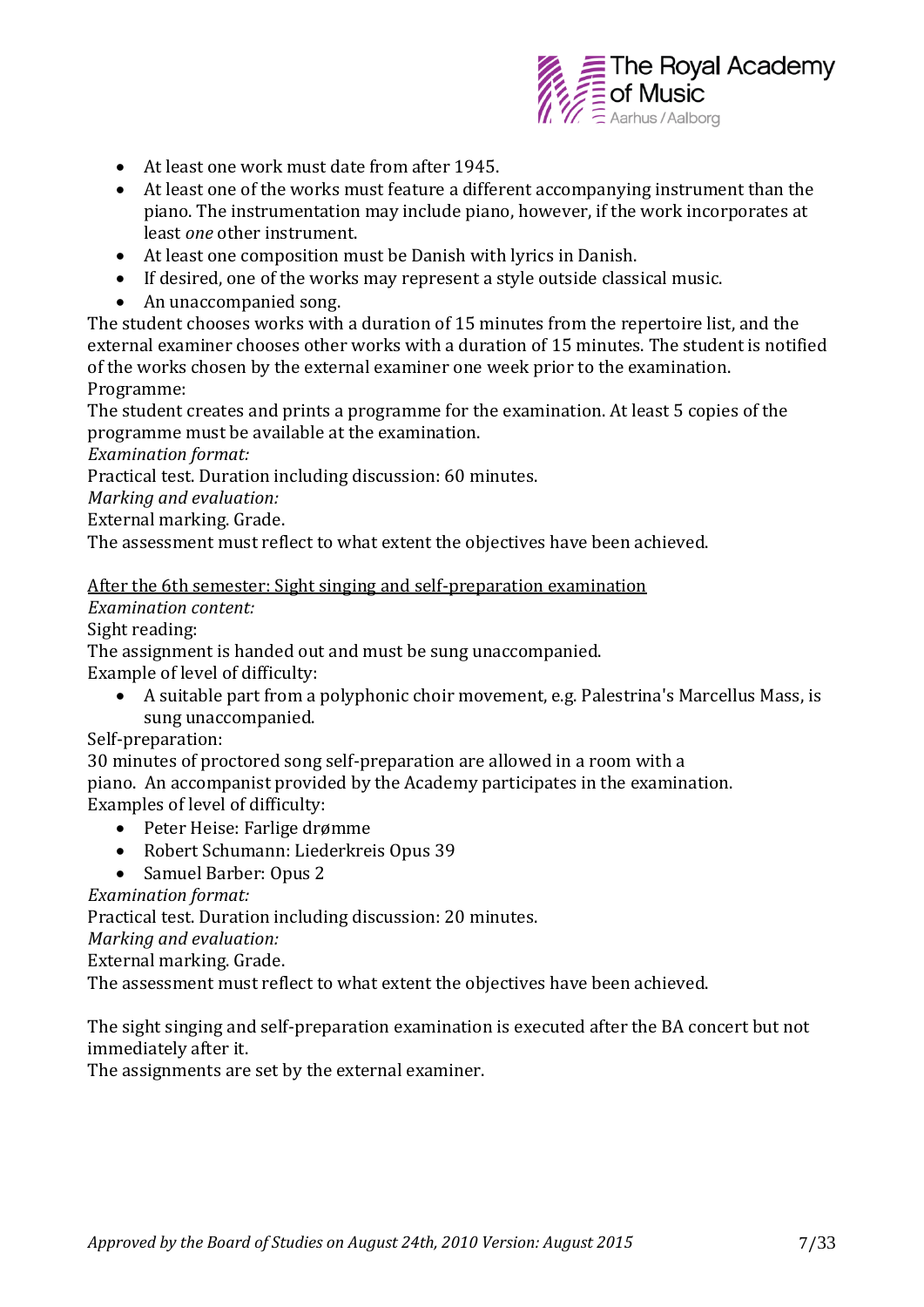

### **2.1.2 Repetition and Accompaniment**

#### **Objectives**

Upon completion of the subject, the student:

- Is able to identify his/her own learning needs and potential for artistic development within the singing field, and to prioritise and structure his/her time and work efforts in relation to individual and ensemble rehearsals.
- Is conversant with singing conventions with a view to performing professionally.
- Is able to make artistic choices and assessments.

#### **Content**

The repetiteur helps the student apply his/her ear training knowledge,

knowledge of music theory, and piano experience so that the study process is as rational as possible. Furthermore, repertoire for main subject tuition is prepared, and the student's ability to cooperate musically with the accompanist and prepare material independently is developed.

#### **Tuition and work formats**

Repetition is one-to-one tuition. Accompaniment follows main subject tuition.

#### **Semesters**

2nd to 6th semester.

#### **Scope**

8 ECTS towards the degree.

#### **Evaluation and examination regulations**

Certificate. This certifies that the objectives have been achieved at a level at least corresponding to a Pass, and that current attendance rules have been followed.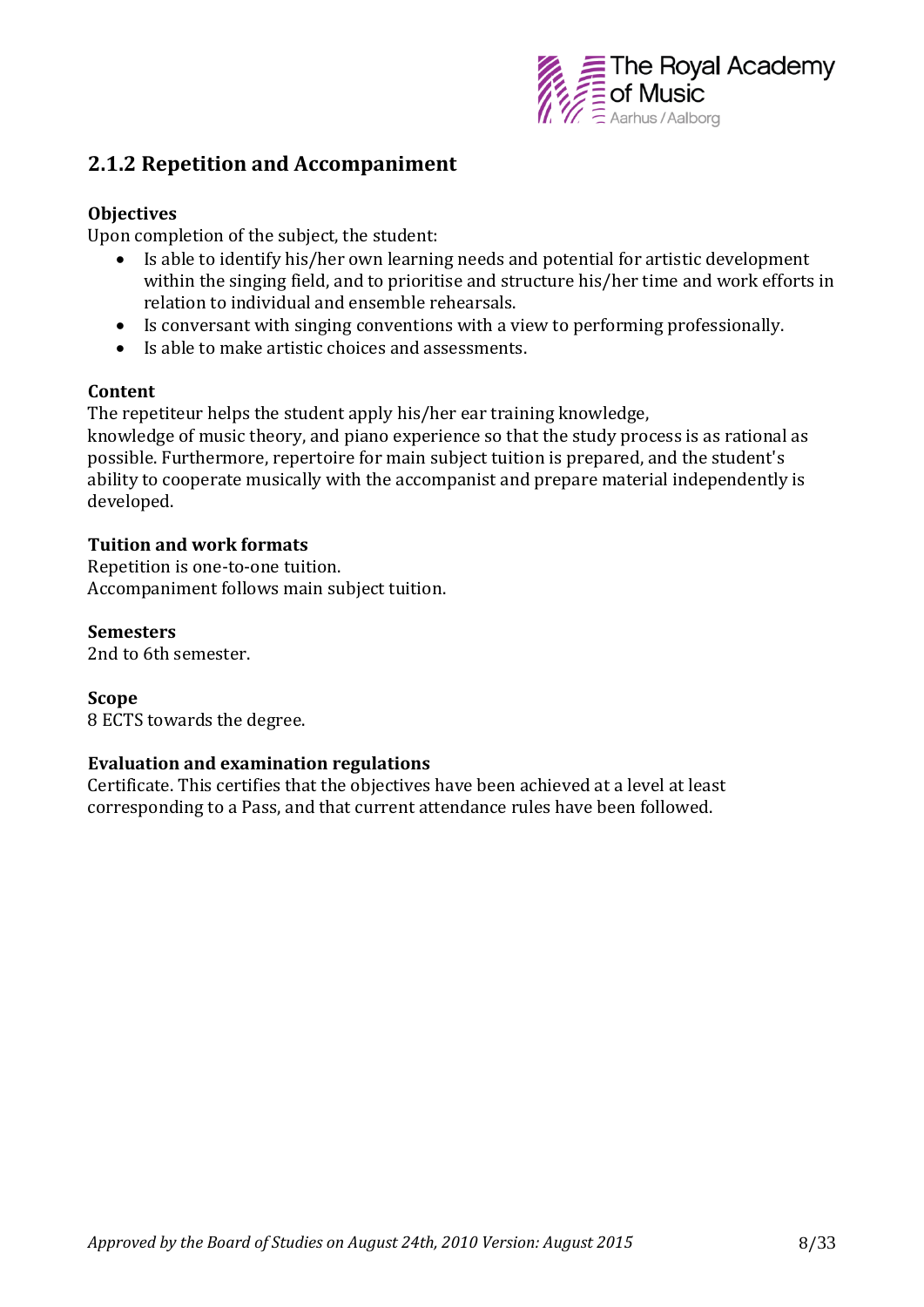

### **2.1.3 Ensemble Singing**

#### **Objectives**

Upon completion of the subject, the student:

- Is able to communicate various forms of musical and artistic expression in a way that is relevant for a given target audience.
- Is able to make artistic choices and assessments.
- Is able to identify his/her own learning needs and potential for artistic development within the ensemble singing field, and to prioritise and structure his/her time and work efforts in relation to individual and ensemble rehearsals.
- Has acquired knowledge of the communication processes that form the foundations of ensemble musicianship.
- Possesses elementary knowledge of ensemble singing repertoire as well as musical and technical practice.
- Can participate independently in various musical contexts.

#### **Content**

Tuition covers preparation of ensemble repertoire from all parts of classical singing literature. Instrument ensembles may be included. Exercises in special aspects of ensemble singing are also covered, e.g. coordination of timbre, intonation, phrasing, articulation, etc. Ensemble singing tuition may also comprise preparation of material to be used in Musical Drama tuition.

Accompaniment is provided for this subject.

#### **Tuition and work formats**

Class tuition. 3rd year students take joint Ensemble Singing classes with MMus students.

#### **Semesters**

1st to 6th semester.

#### **Scope**

3 ECTS towards the degree.

#### **Evaluation and examination regulations**

Certificate. This certifies that the objectives have been achieved at a level at least corresponding to a Pass, and that current attendance rules have been followed.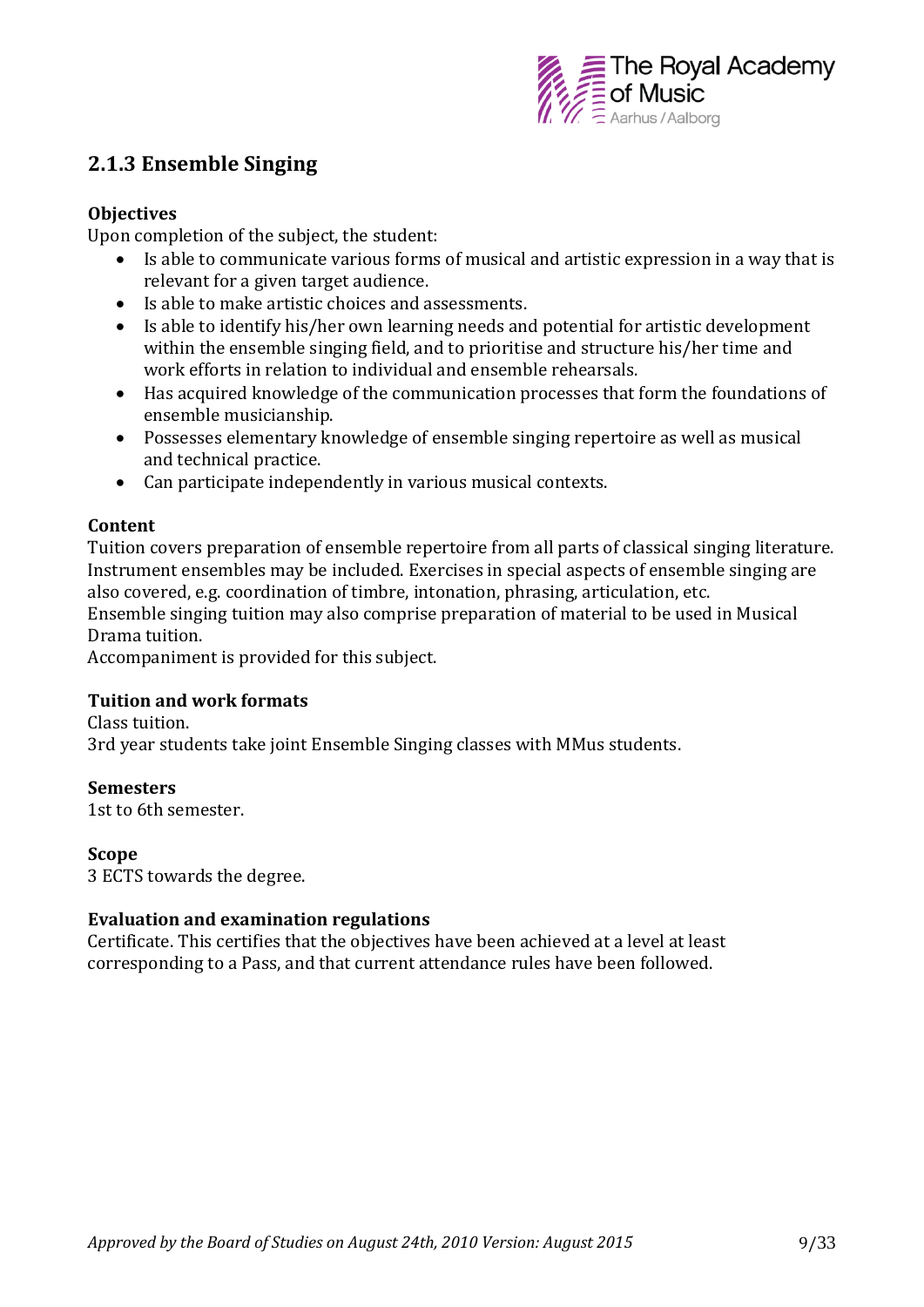

### **2.1.4 Musical Drama**

#### **Objectives**

Upon completion of the subject, the student:

- Possesses elementary knowledge of musical and technical practice, repertoire, and methods.
- Is conversant with musical drama conventions with a view to performing professionally.
- Is able to reflect on practice and choice of methods in relation to his/her own artistic practice in relation to musical drama.
- Has acquired and is able to use dramatic and musical skills and forms of expression in the field of musical drama.
- Is able to make artistic choices and assessments.
- Is able to communicate various forms of musical and artistic expression in a way that is relevant for a given target audience.
- Is able to acknowledge and handle artistic challenges in a creative, investigative, and analytical manner.
- Can participate independently in various musical drama contexts.
- Is able to identify his/her own learning needs and potential for artistic development in the field of musical drama, and to prioritise and structure his/her time and work efforts in relation to individual and ensemble rehearsals.

#### **Content**

Work is done on the following:

- Actor interpretation of text and content.
- Development of spontaneous expressive ability.
- Achieving a balance between spontaneous on-stage expression and inner psychologically/musically motivated expression of feeling.
- Role development.
- Interplay between ensemble roles.
- Initially, tuition focuses on the individual and the text. Over the course of the subject, focus shifts towards ensemble performance and music oriented tuition.

The main subject teacher and Musical Drama teacher cooperate on the division of roles.

#### **Tuition and work formats**

Class tuition in project form.

Musical drama tuition normally starts during the 1st year of study. Tuition often is in course form followed by performances and utilising tuition free weeks.

#### **Semesters**

1st to 6th semester.

#### **Scope**

5.5 ECTS towards the degree.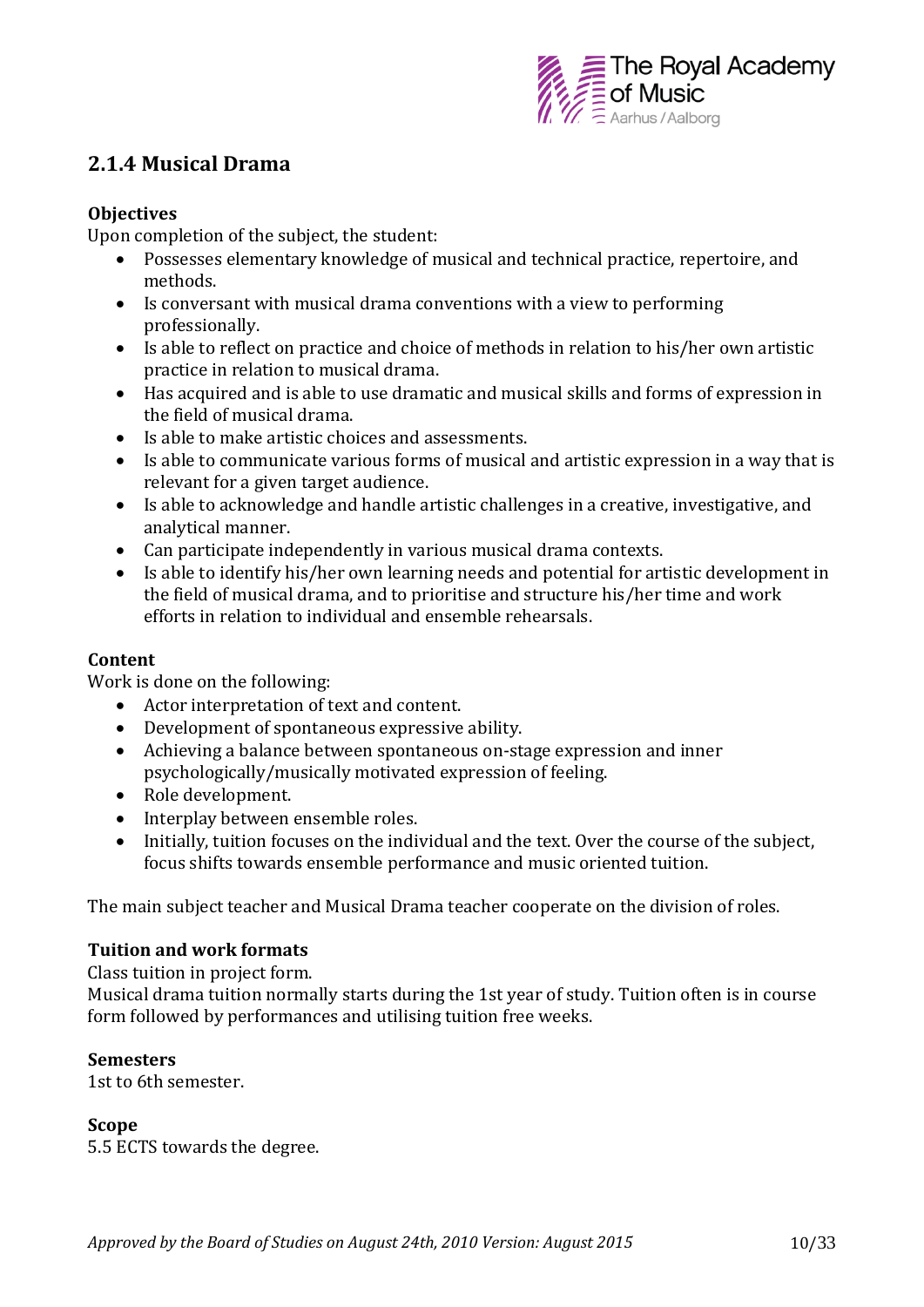

#### **Evaluation and examination regulations**

After the 6th semester:

Certificate. This certifies that the objectives have been achieved at a level at least corresponding to a Pass, and that current attendance rules have been followed.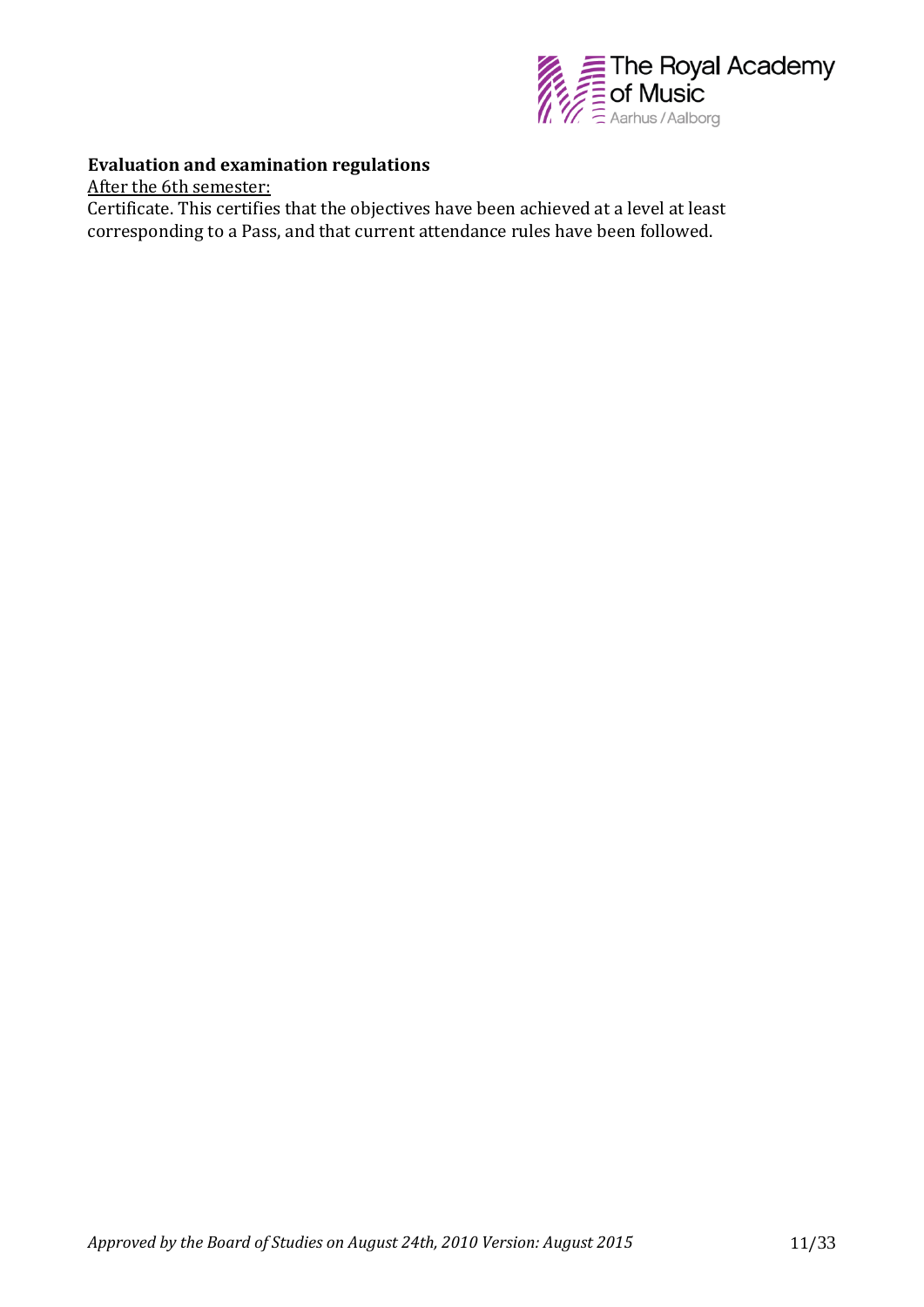

## **2.1.5 Choir School**

#### **Objectives**

Upon completion of the subject, the student:

- Has acquired and is able to use technical and musical skills and forms of expression in the choir field.
- Possesses elementary knowledge of musical and technical practice and methods as well as choir literature repertoire across a wide diversity of styles and genres.
- Is able to identify his/her own learning needs and potential for artistic development in the field of choir pedagogics.

#### **Content**

Work focuses on the student as a choir performer. Central works from liturgical repertoire and art repertoire are covered. Tuition comprises the following subjects:

- Intonation.
- Timbre
- Enunciation
- Knowledge of repertoire

#### **Tuition and work formats**

Class tuition including all degree course students.

**Semesters** 1st to 6th semester.

**Scope**

3 ECTS towards the degree.

#### **Evaluation and examination regulations**

After the 6th semester:

Certificate. This certifies that the objectives have been achieved at a level at least corresponding to a Pass, and that current attendance rules have been followed.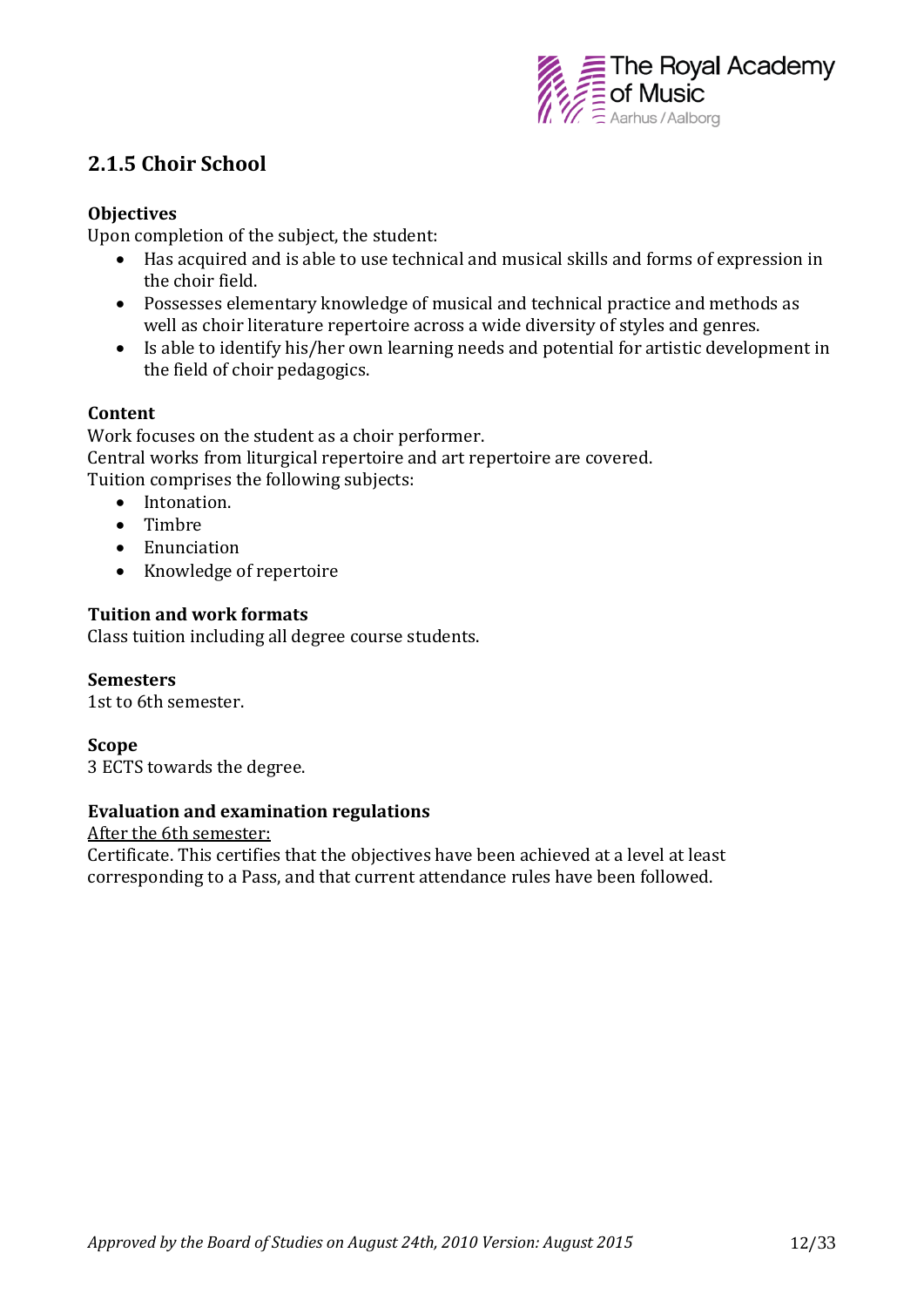

## **2.1.6 Piano**

#### **Objectives**

Upon completion of the subject, the student:

- Has acquired and is able to use elementary technical and musical skills and forms of expression on the piano.
- Is able to use the piano as an accompaniment and ensemble playing instrument in future teaching contexts.

#### **Content**

- Accompaniment in relation to the main subject.
- Elementary piano technique exercises.
- Sight reading and secunda vista.
- Minor solo piano piece.

#### **Tuition and work formats**

One-to-one tuition.

#### **Semesters**

1st to 4th semester.

#### **Scope**

4 ECTS towards the degree.

#### **Evaluation and examination regulations**

After the 4th semester: Piano examination

Examination content and materials:

- 2 or 3 accompaniment assignments relating to the main subject with a total duration of approx. 10 minutes. One of these assignments may, if desired by the student, be replaced by a minor solo piano piece chosen by the student.
- Secunda vista assignment.

#### *Examination format:*

Practical test. Duration: 15 minutes. 20 minutes of preparation time are allowed.

Duration including discussion: 30 minutes.

*Marking and evaluation:*

Internal marking. Grade. The assessment must reflect to what extent the objectives of the course have been achieved.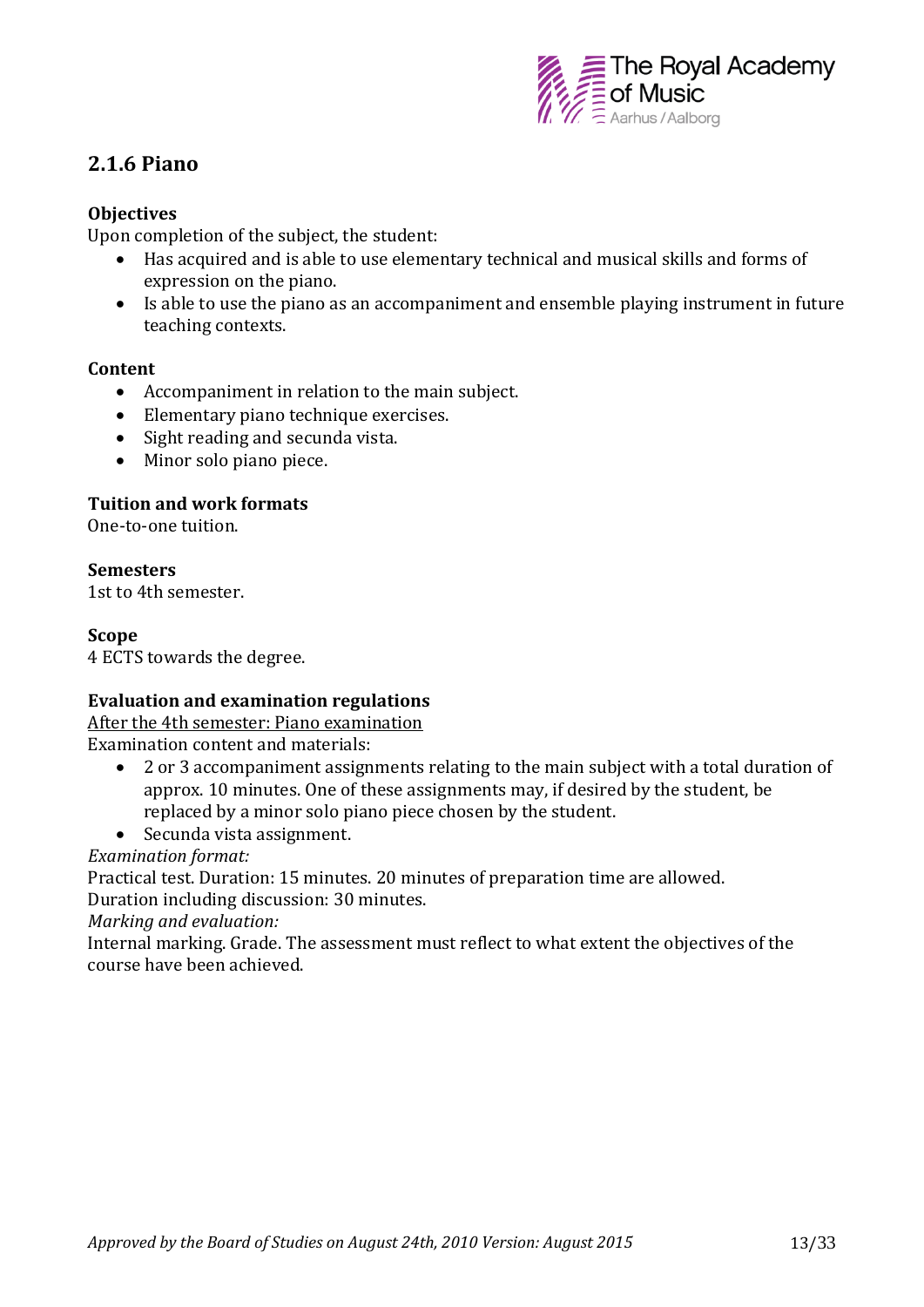

### **2.1.7 Ear Training and Piano Accompaniment**

#### **Objectives**

Upon completion of the Ear Training and Piano Accompaniment subject, the student:

- Possesses the required musical imagination, memory, and awareness to be able to perform music from the Renaissance to the present independently, quickly, and accurately.
- Has acquired the auditory, visual, and analytical skills to be able to hear, read, understand, and reproduce music melodically, harmonically, and rhythmically as a whole and in parts, generally and within the main subject area.
- Possesses elementary knowledge and skills regarding musical understanding as well as ear training theory, methods, and repertoire.

#### **Content**

- Melody training (auditory and visual): Tonal and atonal sight singing, singing/playing by ear, imitation, and improvisation.
- Rhythm training (auditory and visual): Sense of pulse and tempo, time, phrasing, imitation, and improvisation, all metres and styles.
- Scale and interval training: chords, harmonic analysis, and score reading including clefs and transposing instruments.
- Auditory analysis: dictation; correction.
- Piano accompaniment: Cadence playing, harmonisation by ear, figuration playing, score playing etc. relevant for the student's practical piano skills in various musical contexts.

Exercise collections, textbooks, and examples from literature are used. Furthermore, the student's own instrument may be included in classes.

During the first year of study, elementary skills are established. During the 2nd and 3rd year of study, these skills are further developed through increasingly individualised tuition so that they may be used in the main subjects.

Piano accompaniment tuition is adapted to the respective main subject area curricula, including plans for other minor subjects.

Guitar students may perform the piano accompaniment assignments using their own instrument.

#### **Scope**

15 ECTS towards the degree

#### **Tuition and work formats**

The subject is studied in classes of no more than 6 students. Tuition is distributed across all 6 semesters.

#### **Evaluation and examination regulations**

Tuition concludes with proficiency tests after the 2nd and 4th semesters. The final examination takes place after the 6th semester. Students with a class attendance record of at least 80% are examined on a reduced curriculum. The reduced curriculum is communicated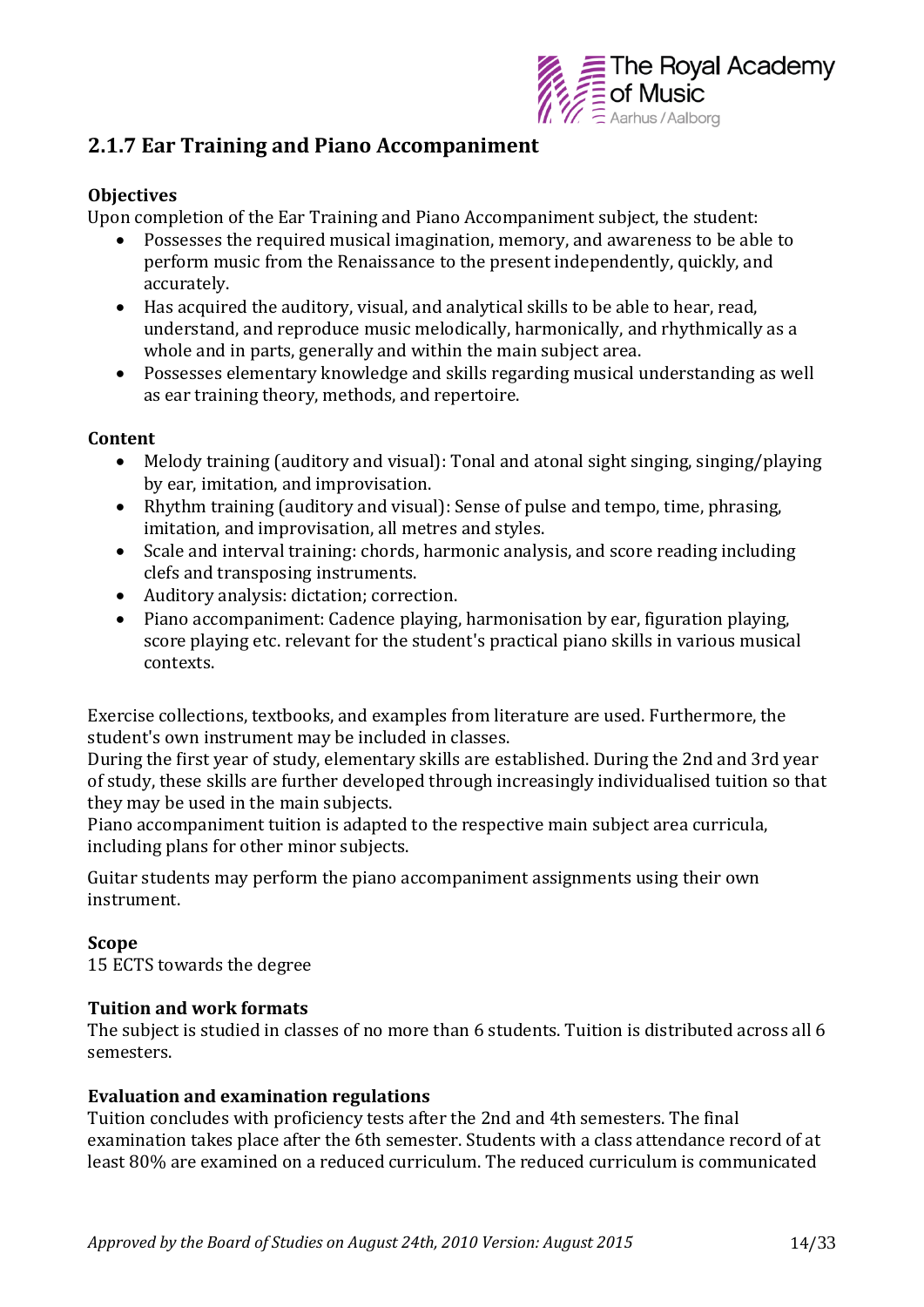

two weeks prior to the examination.

Students with a class attendance record below 80% will be examined on the full curriculum and must hand in extra assignments on the 4th and 6th semesters.

Paradigmatic examples of all tests and examinations may be found at the Aarhus department library and at the Aalborg department studies office.

After the 2nd semester: PROFICIENCY TEST

ORAL EXAMINATION.

A: Rhythm reading B: Melody reading/sight singing C: Auditory analysis. D: Piano accompaniment. WRITTEN EXAMINATION.

E: Reading test Rhythm dictation and melody dictation *Examination format:*  Oral and written examination. Duration of the oral test: 15 minutes. Duration of the written test: 60 minutes. *Marking and evaluation* Internal marking: Teacher and internal examiner. The examination is for guidance purposes and must establish whether the student possesses the required qualifications and skills skills to achieve the overall Ear Training objectives over the three years of study through continued satisfactory class participation. The oral and written parts of the examination are assessed separately. If a test fails to document a satisfactory level of proficiency, a new test takes place prior to the autumn break on the following year of study.

#### After the 4th semester: PROFICIENCY TEST

ORAL EXAMINATION.

A: Rhythm reading. B: Melody reading/sight singing. C: Auditory analysis D: Piano accompaniment WRITTEN EXAMINATION. E: Harmonic analysis F: Correction G: Auditory analysis/music dictation as a home assignment *Examination format:*  Oral and written examination. Duration of the oral test: 25 minutes. Duration of the written test: 60 minutes. *Marking and evaluation* Internal marking: Teacher and internal examiner.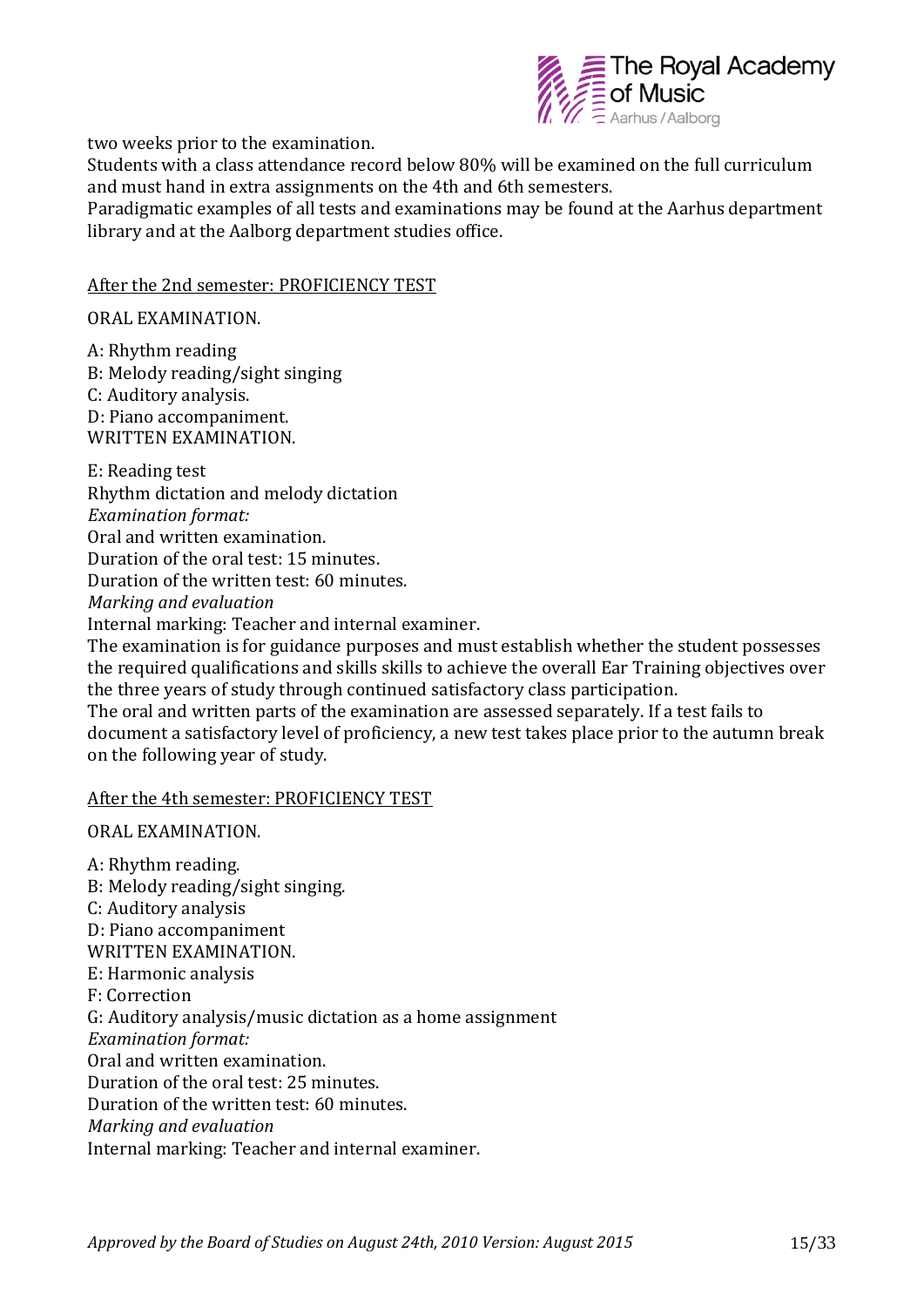

The examination is for guidance purposes and must establish whether the student possesses the required qualifications and skills to achieve the overall Ear Training objectives over the three years of study through continued satisfactory class participation. The oral and written parts of the examination are assessed separately. If a test fails to document a satisfactory level of proficiency, a new test takes place prior to the autumn break on the following year of study.

After the 6th semester: FINAL EXAMINATION ORAL EXAMINATION.

A: Rhythm reading. B: Melody reading/sight singing C: Harmonic analysis D: Auditory analysis E: Piano accompaniment and score playing WRITTEN EXAMINATION. F: Auditory analysis/music dictation *Examination format:*  Oral examination and written proctored examination. Duration of the oral test: 30 minutes. Duration of the written test: 2 hours. *Marking and evaluation* Internal marking: Teacher and internal examiner. Two grades. The assessment must reflect to what extent the objectives have been achieved. The oral and written parts of the examination are assessed separately. Both examinations must be passed. If an examination is failed, re-examination takes place at the end of the same

year of study.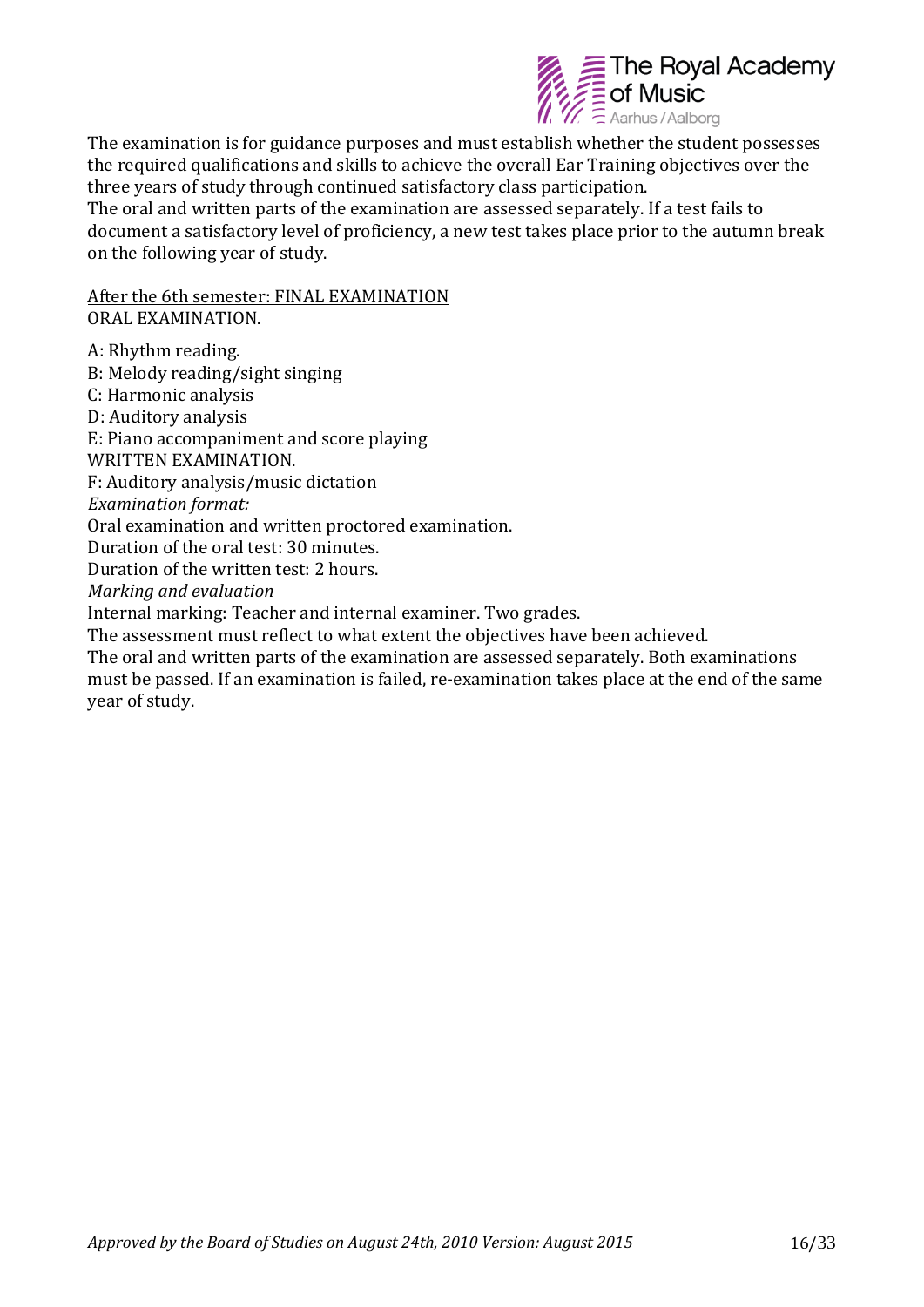

## **2.2 Entrepreneurial Studies**

#### **Objective**

Upon completion of the subject, the student:

- · Possesses elementary knowledge of the music industry and culture in a modern, globalised world.
- · Understands and is able to reflect on common practices and relations between the music industry and various players in the cultural sphere.
- Is able to create programmes and communicate with a view to employment in music.
- · Is able to appraise challenges and issues in relation to his/her own career.
- · Is able to communicate his/her own artistic and pedagogical choices to peers, audiences, and media players.
- · Is able to work in a creative, investigative, and analytical manner in relation to the music industry and culture in a globalised world.
- · Is able to act with integrity in various professional contexts and participate in relevant cross-disciplinary cooperation.

#### **Content**

Tuition on the individual semesters covers various subjects including:

#### 2nd semester: **Personal management**

- Competence assessment
- Self-management
- Learning portfolio
- Study technique
- CV
- Forms of interview

#### 3rd semester: **Environment and communication**

- Networking
- Internal communication, e.g. dialogic communication
- External communication, e.g. press releases, social media, and elevator speeches
- -Planning and executing training courses
- An introduction to international activities

#### 4th semester: **Project management and cooperation**

- Development of ideas
- Project management
- Process facilitation
- Fund raising
- Planning and executing a joint class project
- Target audiences and booking

#### 5th semester: **Project**

- Project management
- Career planning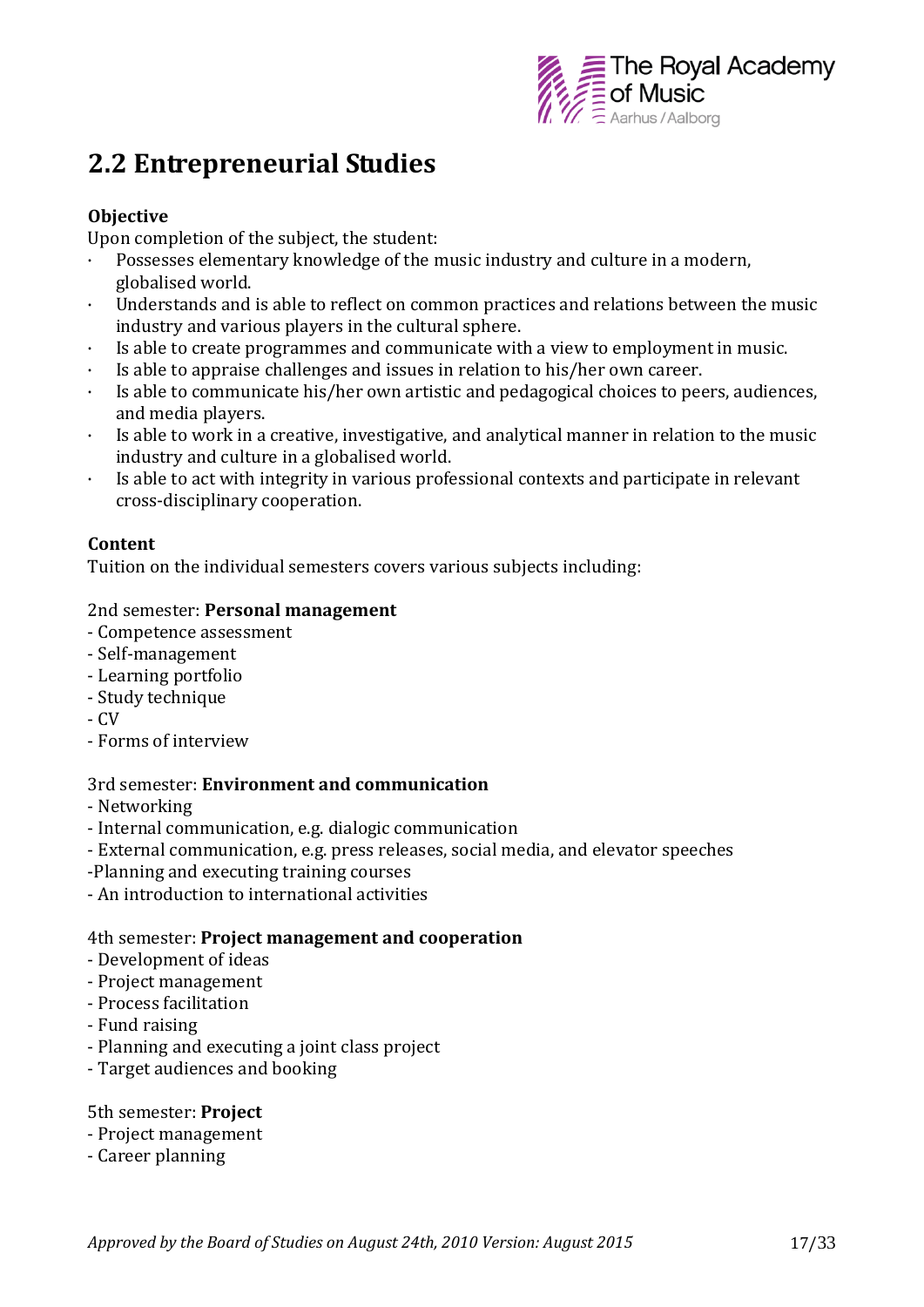

- Communication

- Planning and executing the examination project

#### **Mandatory assignments**

To pass each semester, the student must hand in an online learning portfolio containing the work/assignments completed over the course of the semester. At the start of the tuition course, the teacher announces which online platform is to be used.

The semester can only be passed if the assignments have been handed in and approved by the teacher. All assignments must relate theory and/or method to practice. At least one of the projects over the course of the BMus degree course must be of an international or intercultural kind.

2nd semester: CV creation Reflection assignment on personal management 3rd semester: Training course Training report (in which the student reflects on the importance of networking) 4th semester: Joint project Assignment on project management 5th semester: Completed project with subsequent examination assignment

Scope of written assignments on the 2nd to 4th semester: 2 to 4 pages.

#### **Scope**

12 ECTS towards the degree **Tuition and work formats** Class tuition and seminars. **Semesters** 2nd to 5th semester

#### **Evaluation and examination regulations**

*Examination format:*

Oral examination based on the examination assignment.

Duration: 20 minutes.

Scope of the examination assignment: 5-7 pages or corresponding video material/accessible portfolio content.

The examination assignment is handed in using an online learning portfolio.

As a minimum, the examination assignment must cover 2-3 themes from the core areas of the subject with relevant literature (theory and/or method).

During the oral examination, the student relates theory to his/her own practice and uses this as a starting point for a reflection on his/her professional and personal development.

*Marking and evaluation:*

Internal marking. Evaluation: Grade.

The assessment must reflect to what extent the objectives of the course have been achieved.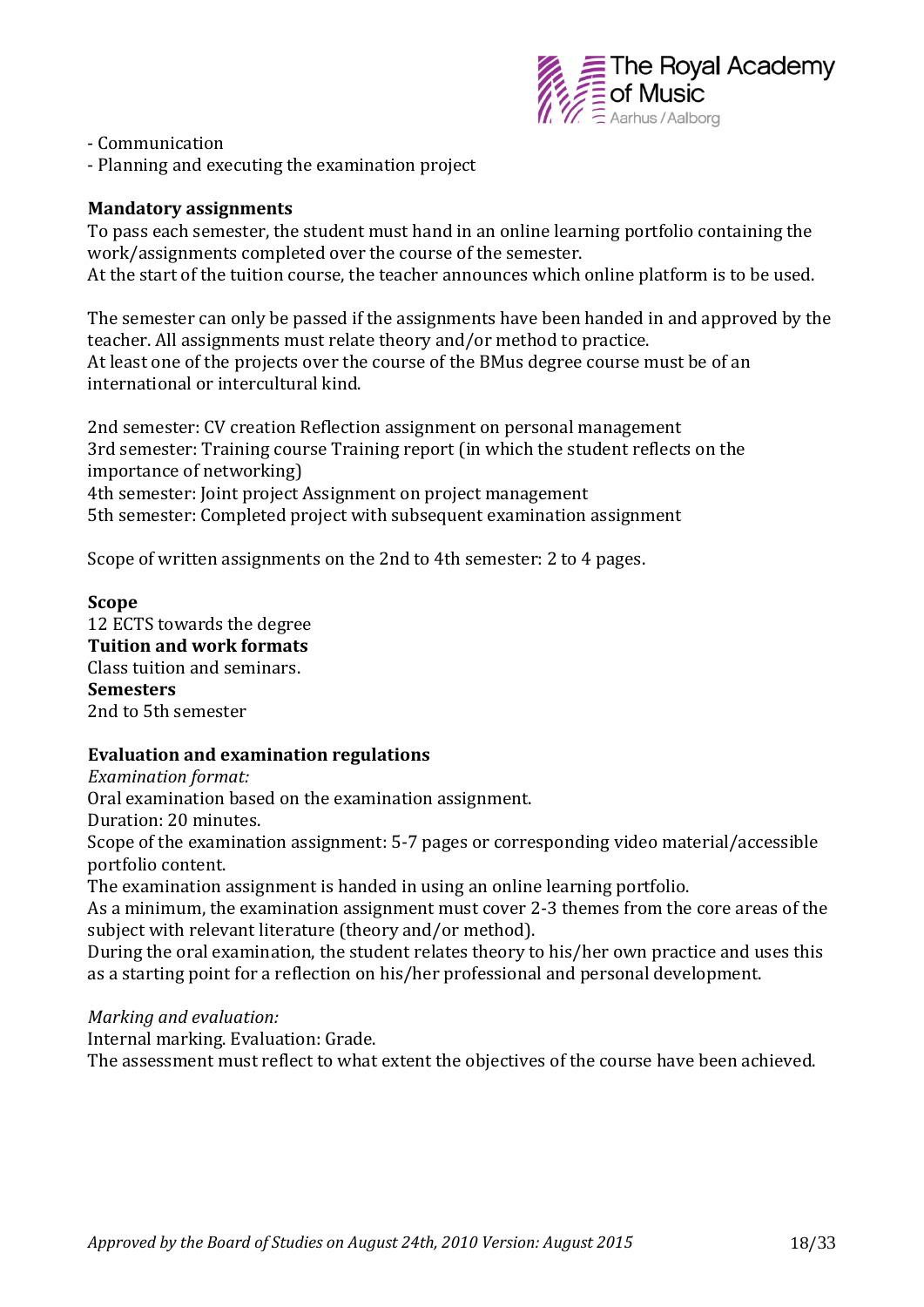

## **2.3 General studies**

## **2.3.1 Music Theory**

#### **Objectives**

Upon completion of the subject, the student:

- Understands and is able to reflect on general terms and concepts of music theory that are used domestically and abroad.
- Is able to identify his/her own learning needs in the music theory field.
- Is able to use the specific terminology affiliated with acoustic, tuning, scale, melody, rhythmic, harmony, texture, instrumentation and form.
- Is able to find their way in a score.
- Possesses elementary knowledge of instruments and instrumentation.

#### **Content**

Introduction to melody analysis, basic harmonic studies (key, main functions/degree, cadence, modulation and sequence), basic sight reading and score reading, segment analysis, acoustic and basic knowledge of instruments.

#### **Tuition and procedures**

Lectures and exercises.

#### **Semesters**

Autumn semester.

Music theory is held every autumn for international students. Music theory is mandatory for all international students, who have not yet passed the exam in Music theory.

#### **Scope**

2 ECTS.

#### **Evaluation and examination regulations**

Written exam, duration: 90 minutes.

Marking and evaluation: Internal marking. Evaluation form: Pass/fail. The assessment must reflect to what extent the objectives have been achieved.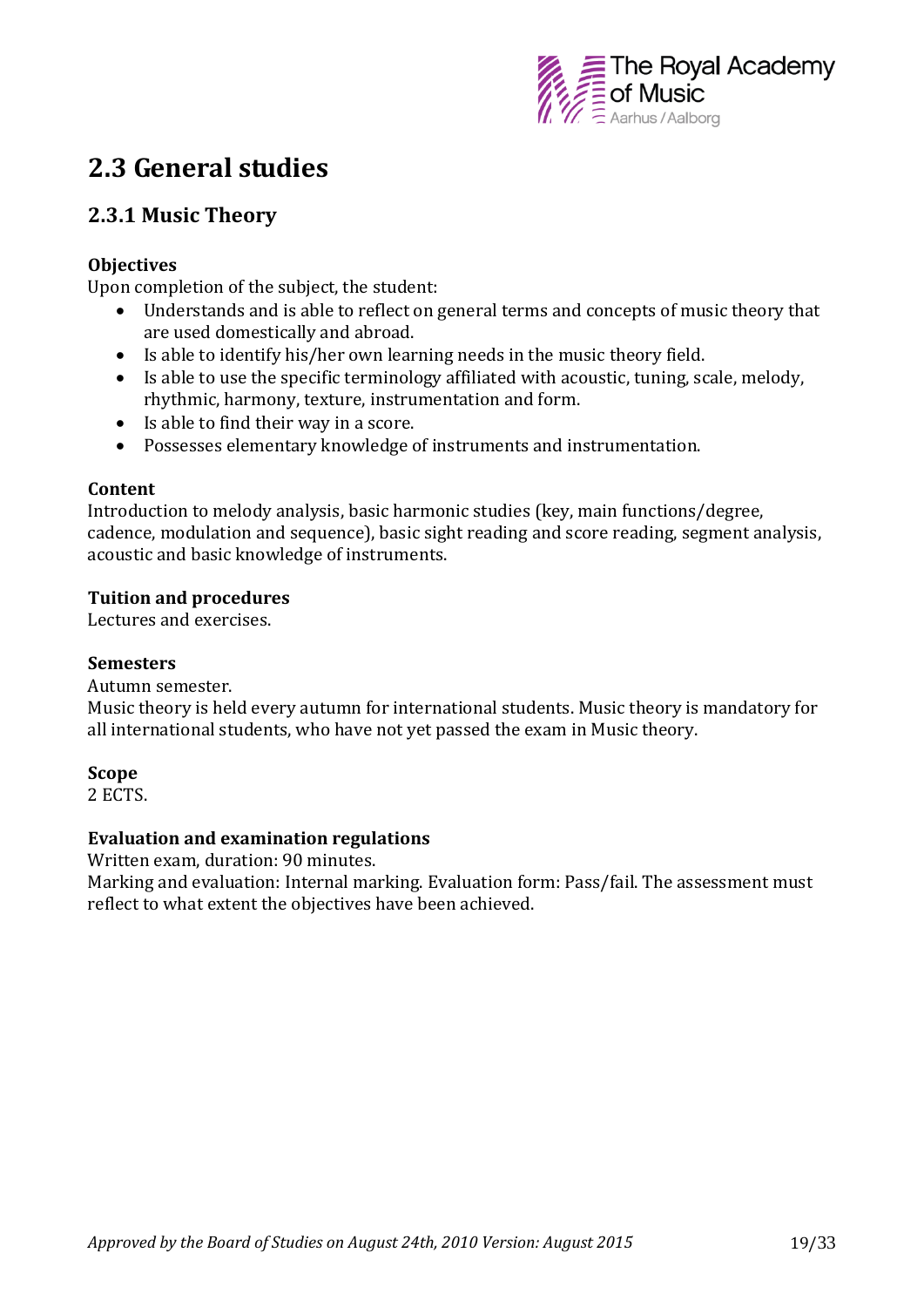

### **2.3.2 Music History and Music Analysis**

#### **Objectives**

Upon completion of the subject, the student:

- Is able to search for and acquire relevant information and theories.
- Is able to communicate music historic knowledge in writing and orally.
- Is able to acknowledge and handle music history challenges in an investigative and analytical manner in a pedagogical connection.
- Is able to identify his/her own learning needs in the fields of knowledge of music history and music analysis.

#### **Content**

Presentation of significant aesthetic and stylistic musical trends. Presentation of selected composers. Analytic presentation of selected works. Curriculum is set by the teacher and contains literature and musical works.

Music history and music analysis consist of 6 modules, each lasting one semester. The 6 modules cover the following time periods:

> Today - 1960 1960-1900 1900-1850 1850-1800 1800-1750 1750-1600

#### **Tuition and procedures**

Lectures and exercises.

#### **Semesters**

1st to 6th semester.

#### **Scope**

13 ECTS.

#### **Evaluation and examination regulations**

Exams are held at the end of each semester. Autumn semesters are completed with an oral subtest. Spring semesters are completed with a written subtest.

For the oral subtest, the student receives a set work or part of a work and will have 2 hours of preparation without aids. Duration of the oral exam: 60 minutes. Examination: 45 minutes and evaluation: 15 minutes.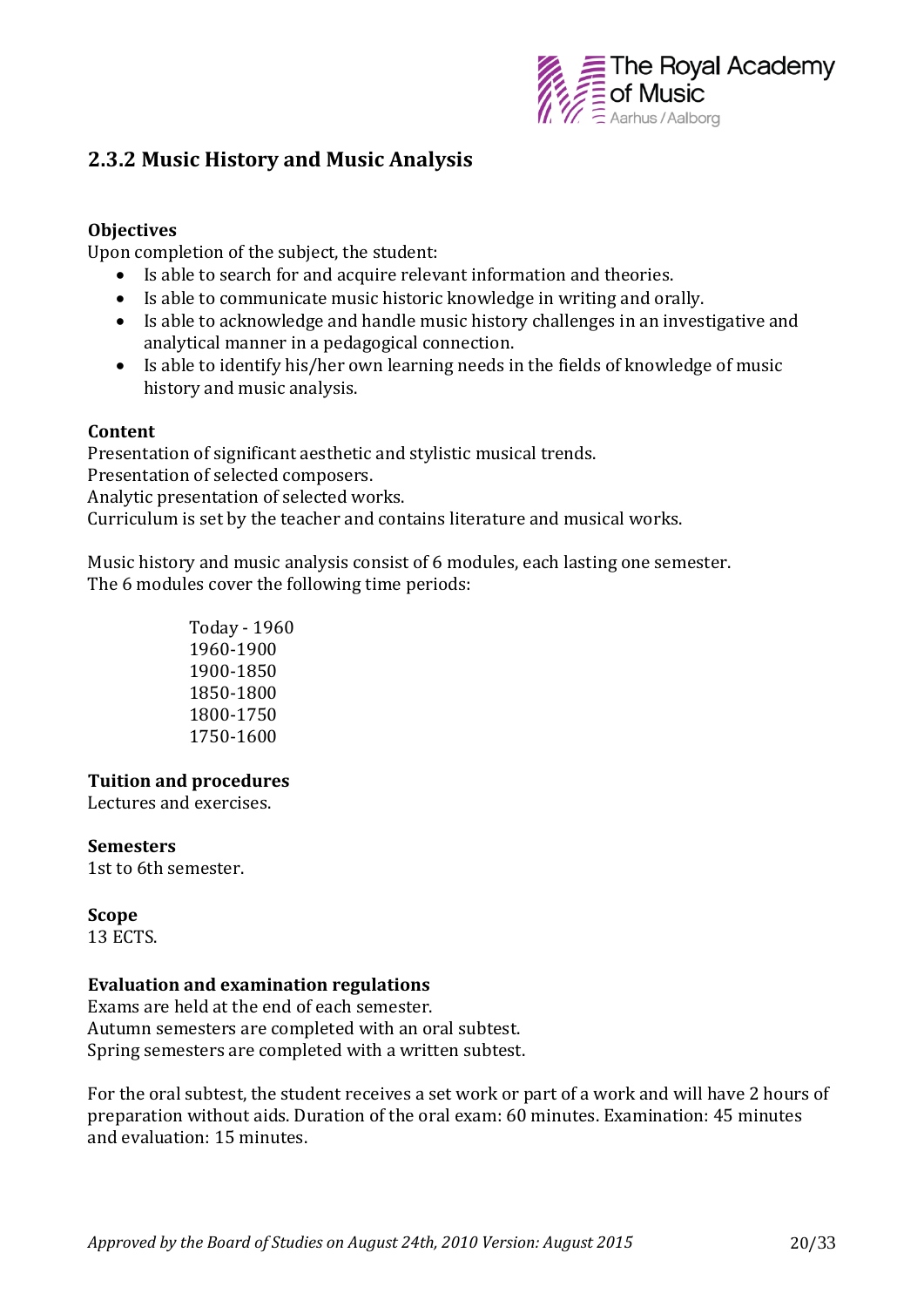

For the written subtest, the student receives a set work or part of a work and must write a paper of 5-6 pages (2400 characters with spaces per page). The student will have two weeks to complete the paper.

#### **Marking and evaluation:**

Internal marking. Evaluation form: Grade. The average grade of the six subtests will be on the diploma. The assessment must reflect to what extent the objectives have been achieved.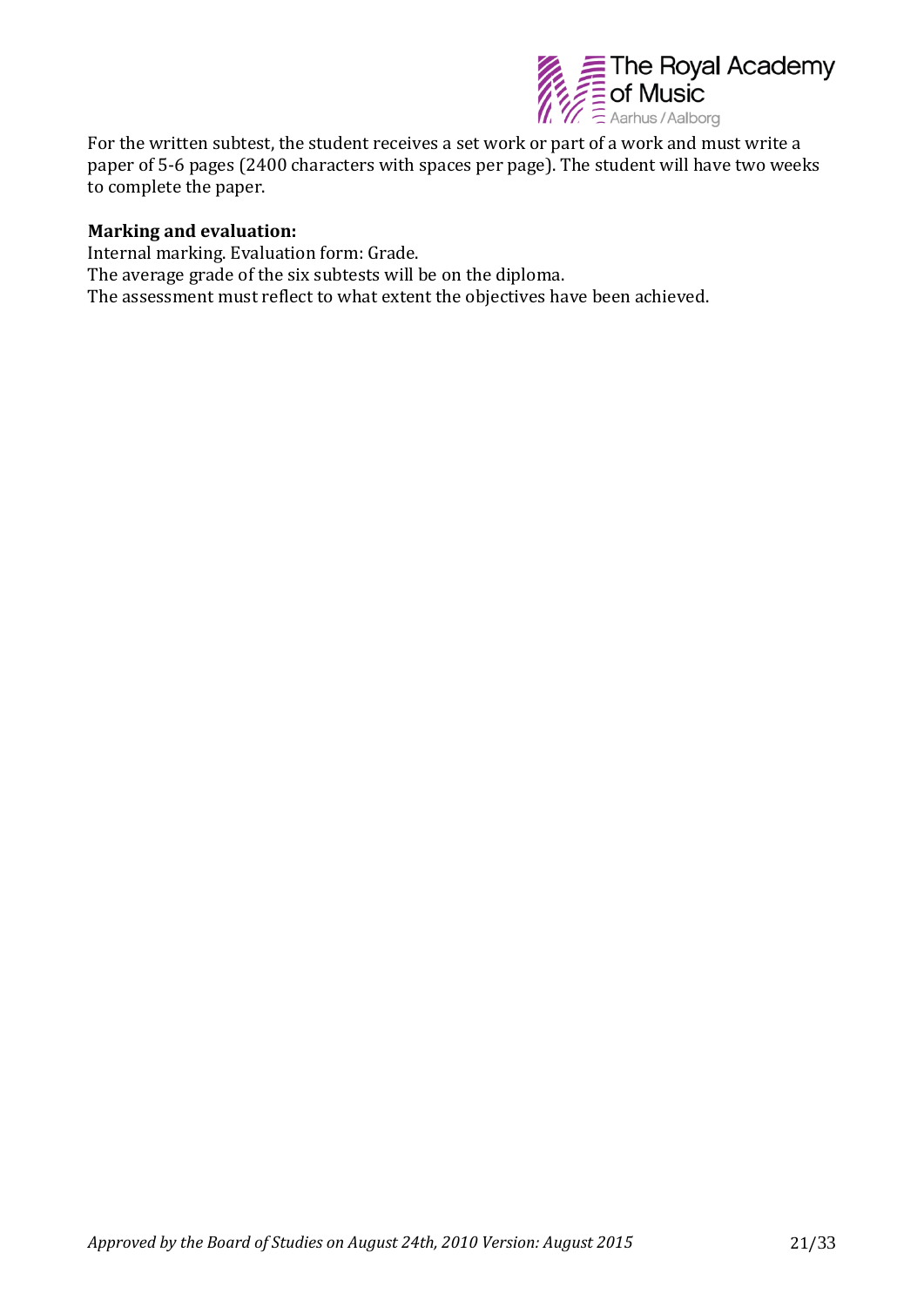

## **2.4 Pedagogics**

## **2.4.1 Voice Theory**

#### **Objectives**

Upon completion of the subject, the student:

- Possesses elementary factual knowledge of voice physiology and singing and speaking functions in the form of concrete awareness of his/her own voice and those of his/her pupils.
- Is able to reflect on practice and choice of methods in relation to his/her own artistic and pedagogical practice.
- Possesses elementary theoretical knowledge at a level facilitating serious professional communication with e.g. the main subject teacher as well as further studies of technical literature in an international context.

#### **Content**

- Anatomy and physiology of breathing as well as of the larynx and vocal tract in Danish and Latin.
- The articulation and acoustics of Danish phonetics are covered including comparison with other languages.
- Singing voice acoustics and aspects of elementary music acoustics.
- Voice hygiene, deficiencies, and disorders relating to voice use.
- Methodical auditory voice analyses.
- Ability to draw on Internet resources in the form of knowledge and relevant applications.

The anatomy curriculum is identified, and physiological points are demonstrated, using models, charts, compendia, and the student's own body.

The connection between phonetics and the student's language (Danish), dialect/sociolect etc. is established and demonstrated using computer-based voice analysis. Elements of general phonetics are used in this context.

Practical (voice) acoustics demonstrations and exercises, e.g. on the relationship between word and tone. The role of the voice in a broader communication context is explored using joint exercises.

A visit to a laryngologist comprising practical laryngoscopy of the active voice and an insight into voice disorders. Auditory analysis of pupil singing voices and song performances on CD. Homework in the form of reading and assignments is required.

Curriculum corresponds to Lone Rørbech: Stemmebrugslære, 5th edition 2009, Specialpædagogisk Forlag.

This is supplemented by comprehensive, updated extra material.

#### **Tuition and work formats**

Class tuition.

Voice disorder tuition and voice function observation using a laryngoscope is handled using external partners.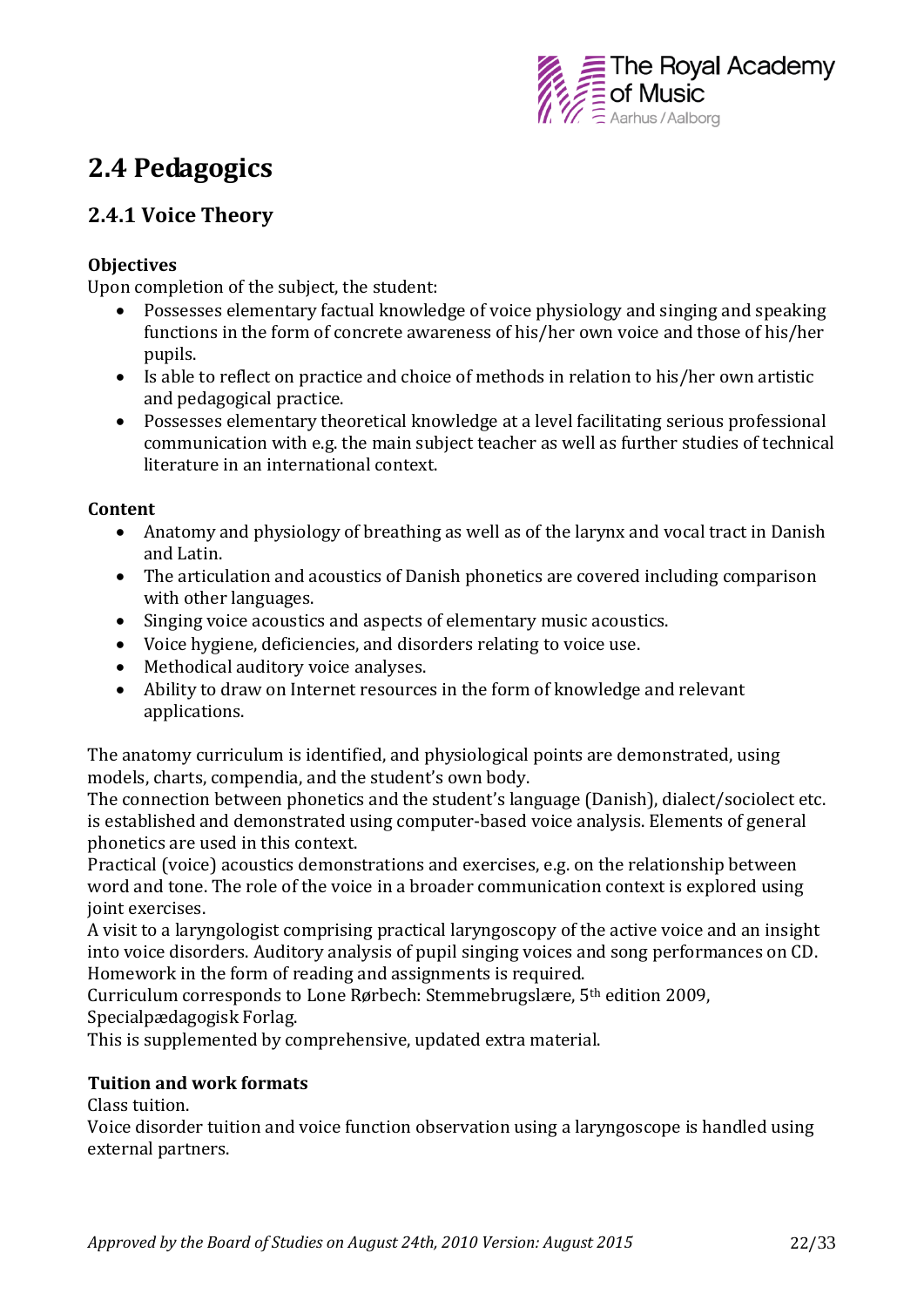

**Semesters**

1st to 2<sup>nd</sup> semester.

#### **Scope**

6 ECTS towards the degree.

#### **Evaluation and examination regulations**

After the 2nd semester *Examination content:* By the end of the 2<sup>nd</sup> semester, students take a written test of the elements covered during subject tuition. The test also includes a written voice analysis from a recording. *Examination format:* Proctored written test with access to a CD player. Duration: 3 hours. *Marking and evaluation:*  Internal marking. Grade. The assessment must reflect to what extent the objectives have been achieved.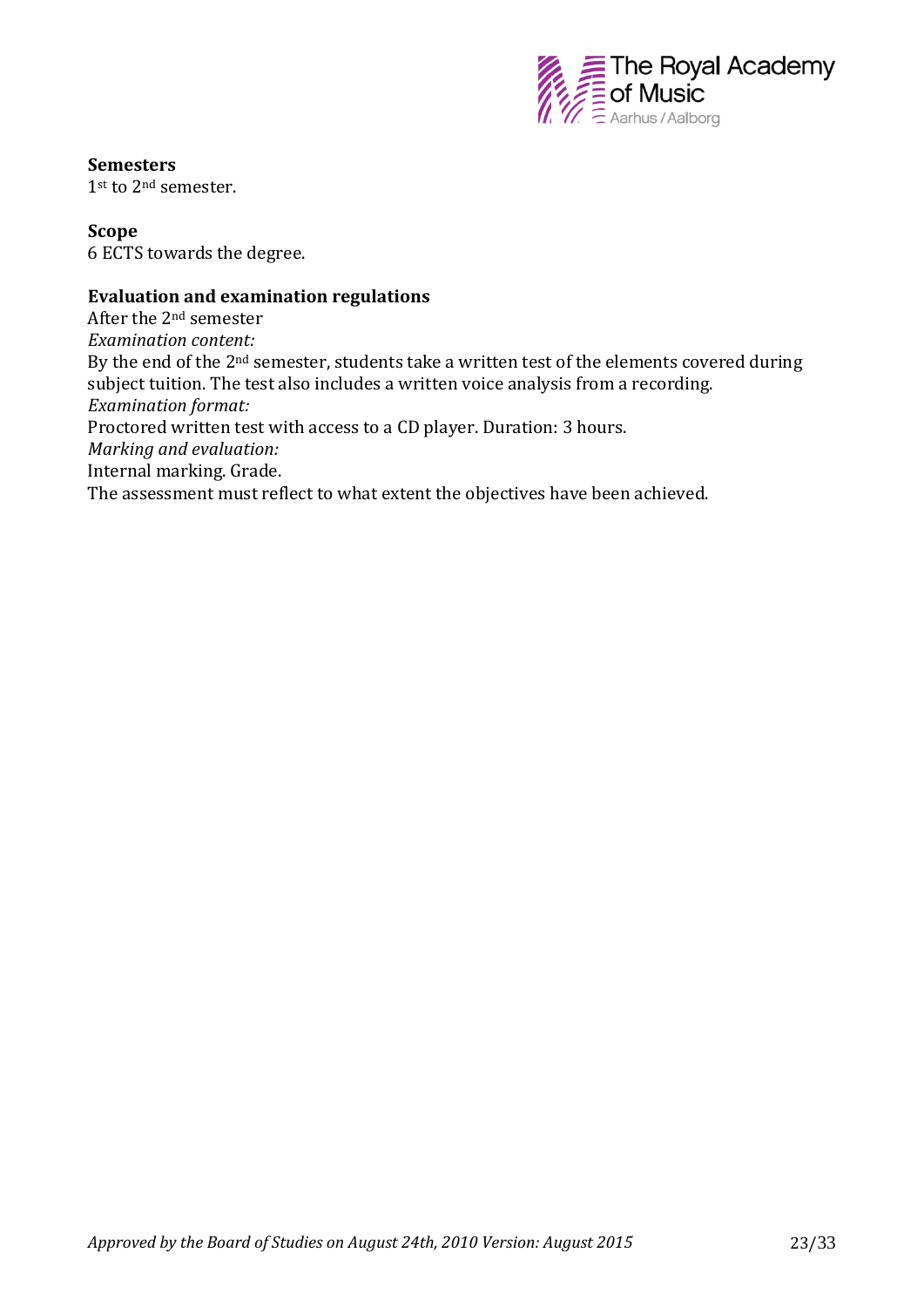

## **2.4.2 Singing Methodology I**

#### **Objectives**

Upon completion of the subject, the student:

- Possesses elementary knowledge of relevant pedagogical and didactic concepts and methods.
- Is able to reflect on practice and choice of methods in relation to various teaching and communication situations.
- Is able to identify his/her own learning needs and potential for artistic development in the field of pedagogics, and to prioritise and structure his/her time and work efforts in relation to organisation of teaching courses.

#### **Content**

Tuition covers subjects such as the following:

- Body posture and movement.
- Close listening and observation of voice similarities and differences.
- Breathing.
- Elementary exercises.
- Register equalisation.
- Dynamics equalisation.
- Vowels.
- Consonants.
- Timbre
- An insight into technical singing literature.
- What to do during the first encounter with the pupil.
- Teacher/pupil relations, praise/critique.
- Lesson structure.
- Main objective/intermediate objectives.
- Verbal and gesticulative instruction.
- Musical guidance.
- Repertoire creation at beginning and intermediate level, all voice types.
- Communication.

#### **Tuition and work formats**

Class tuition.

Tuition takes the form of a teacher-led workshop with a great deal of student interaction. The workshops are intended as technique and methodology classes with an ongoing common dialogue on elementary voice technique material. Both one-to-one and class tuition of pupils may be practised. Later in the course, external training pupils may be called in.

#### **Semesters**

4th semester

#### **Scope**

4 ECTS towards the degree.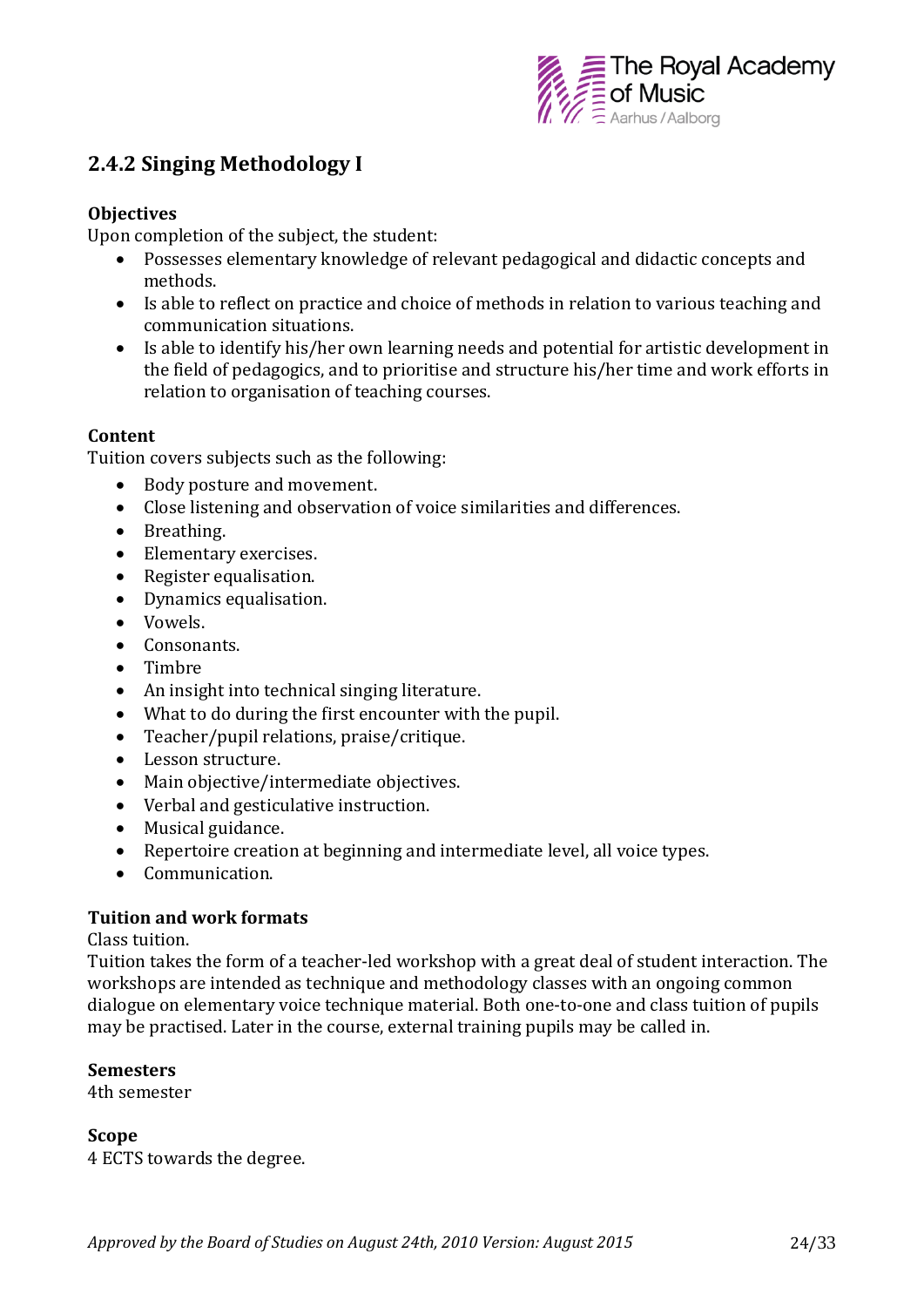

#### **Evaluation and examination regulations**

Certificate. This certifies that the objectives have been achieved at a level at least corresponding to a Pass, and that current attendance rules have been followed.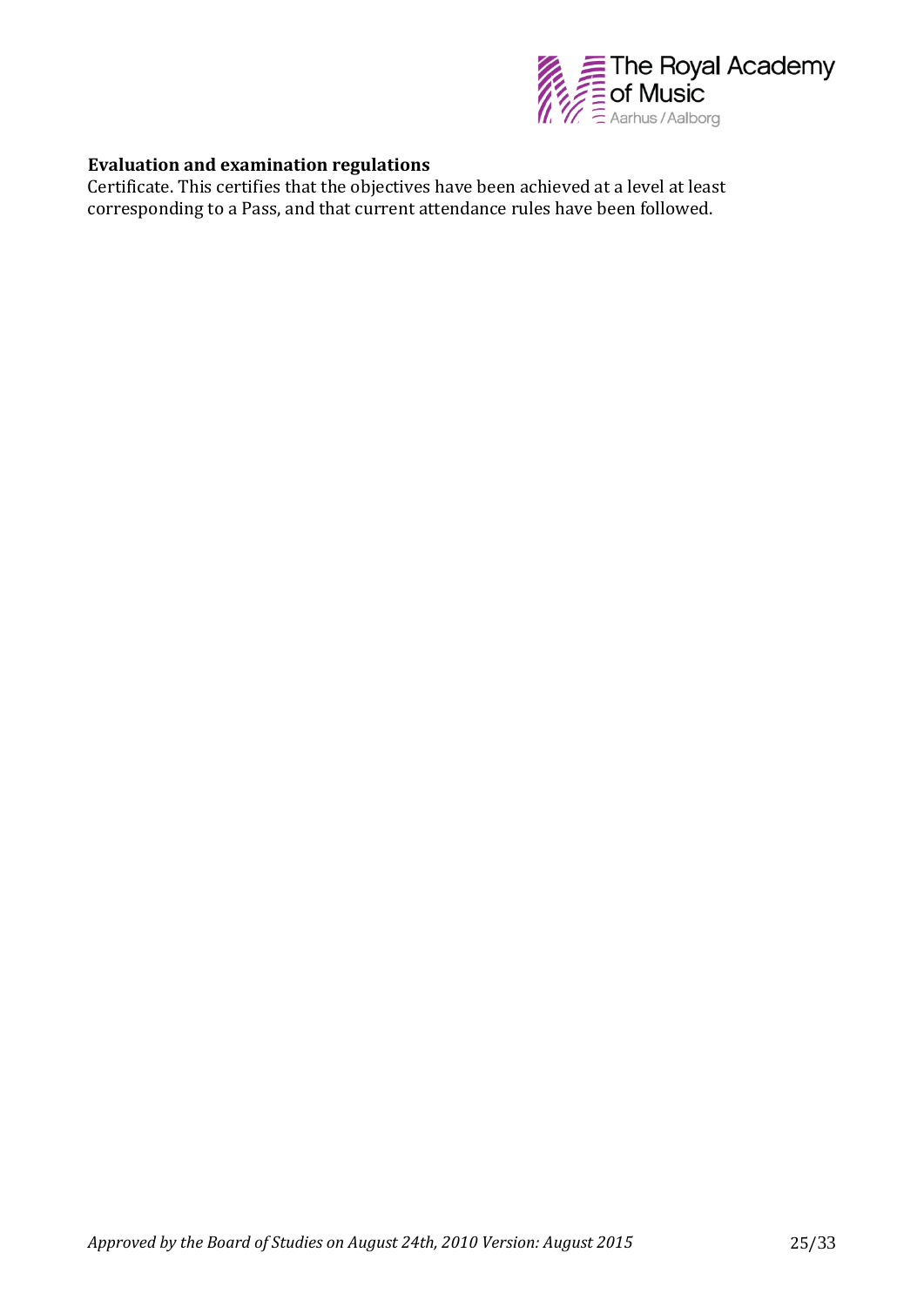

## **2.4.3 Singing Methodology II**

#### **Objectives**

Upon completion of the subject, the student:

- Is conversant with ethics and responsibilities in relation to the teaching/communication role.
- Possesses elementary tuition skills.
- Is able to organise progressive pedagogical courses.
- Is able to communicate verbally and musically with pupils and other non-specialists.
- Is able to acknowledge and handle pedagogical challenges in a creative, investigative, and analytical manner.
- Can participate independently in and oversee cooperation with pupils, other nonspecialists, and peers.

#### **Content**

- Singing methodology literature.
- Repertoire creation at beginning and intermediate level, all voice types focusing on different genres, languages, and stylistic periods.
- Children's voices/teenager voices. Students are also encouraged to visit local children's choirs and youth choirs.
- Voicing for choristers.

#### **Tuition and work formats**

Students execute individual one-to-one tuition of external training pupils. In addition, students receive class tuition where, in addition to general tuition, they start working on advanced pedagogics with each other as pupils.

Tuition division into one-to-one and class tuition is organised in cooperation with the teacher. Part of one-to-one tuition is done without supervision.

For tuition, a number of training pupils at beginning and intermediate level of both sexes are selected.

#### **Semesters**

5th and 6th semester.

#### **Scope**

8 ECTS towards the degree.

#### **Evaluation and examination regulations**

#### *Examination content:*

A written assignment containing descriptions of the technical methodology acquired by the student over the year. Also, an account of the student's experience with training pupils at beginning and intermediate level. This account may be based on entries in a pedagogical journal. Sound recordings of pupil skill level at the beginning and end of the teaching year may be included with the assignment, preferably using the same song for comparison.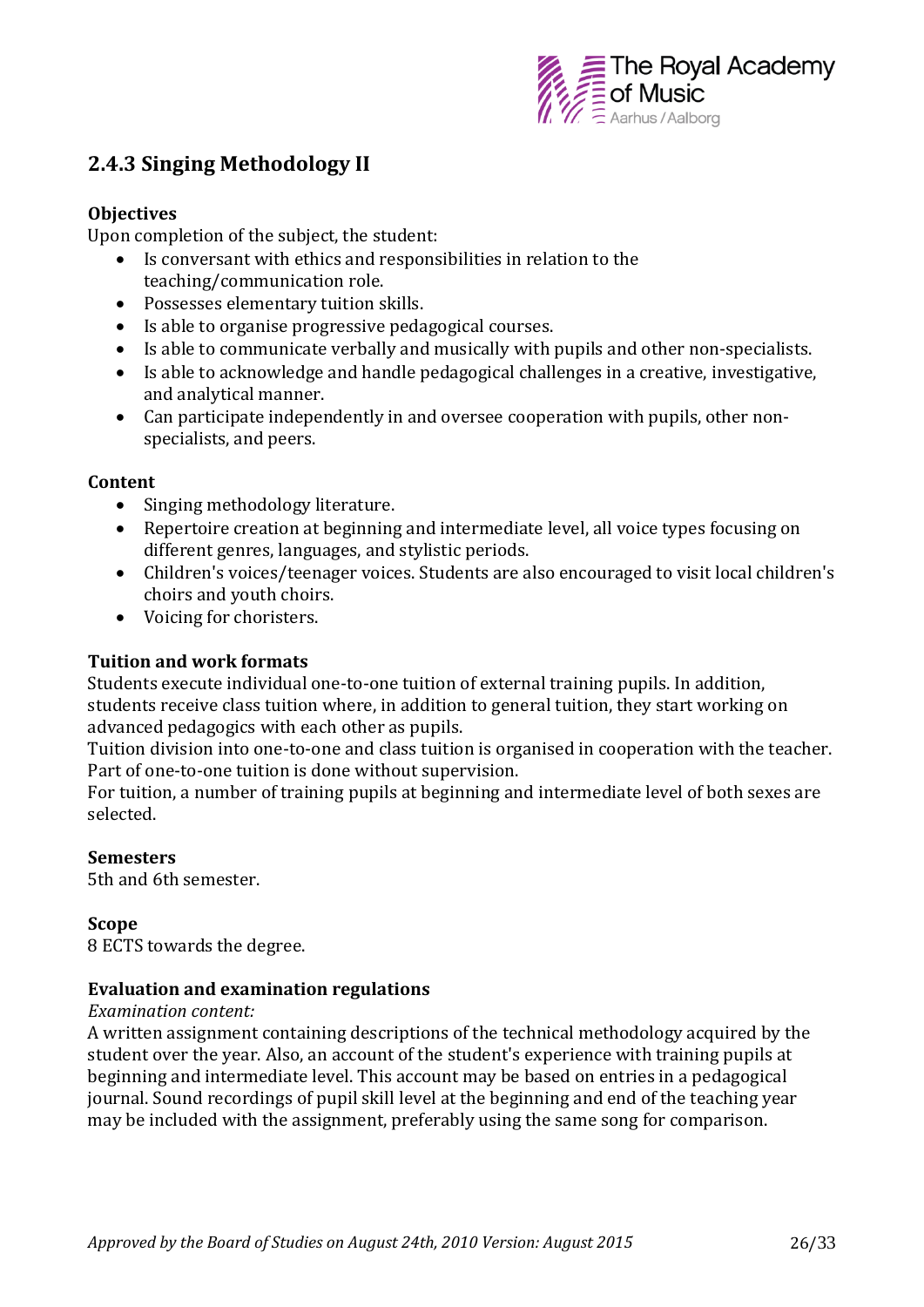

*Examination format:*

Written assignment. Scope: 8-10 pages. Four copies of the assignment are handed in by April 1st.

*Marking and evaluation:*

Internal marking. Grade. The assessment must reflect to what extent the objectives have been achieved.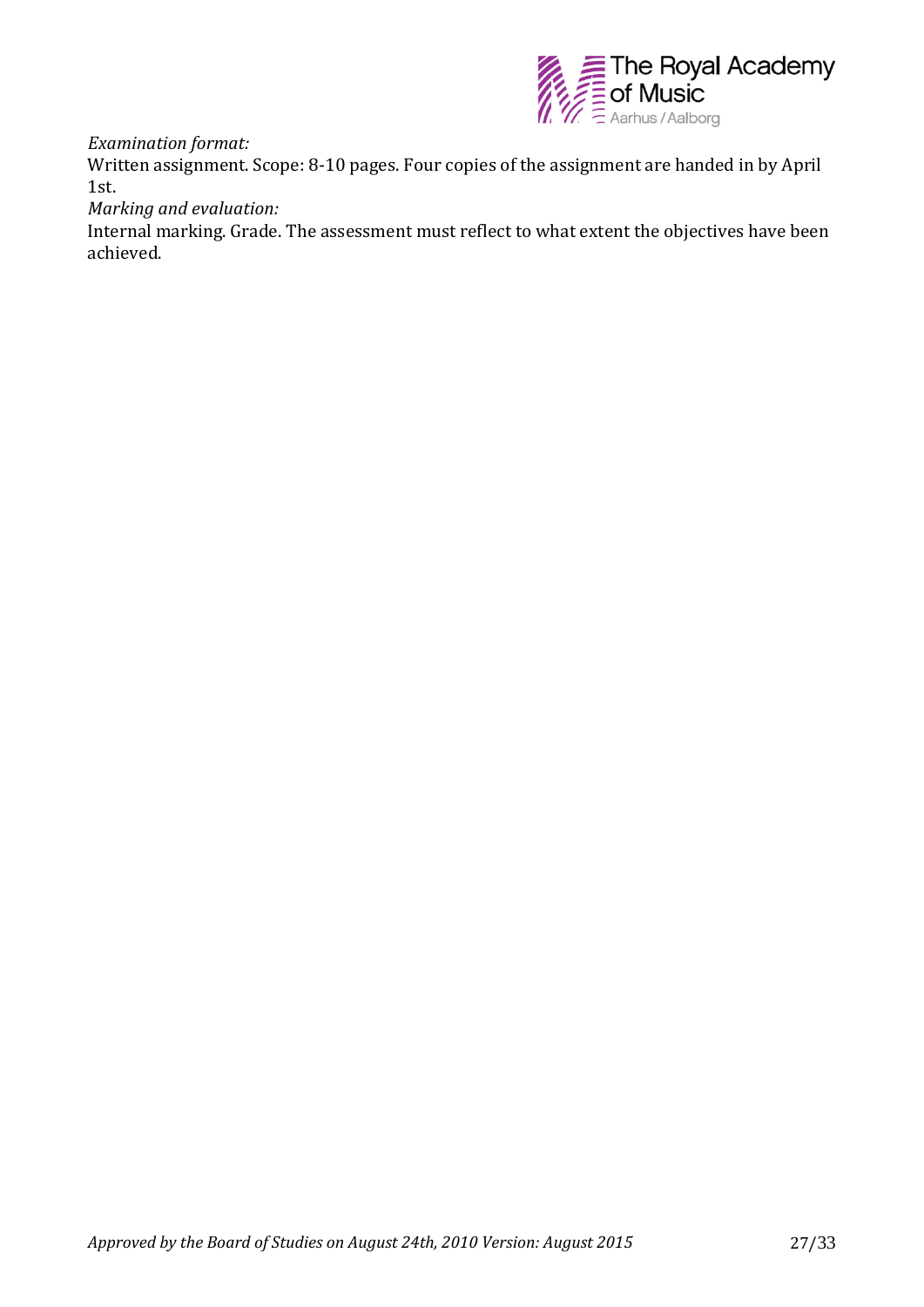

## **2.4.4 Musical Drama Improvisation (MDI)**

#### **Objectives**

Upon completion of the subject, the student:

- Is conversant with ethics and responsibilities in relation to the teaching/communication role.
- Possesses elementary tuition skills.
- Is able to organise progressive pedagogical courses.
- Is able to communicate verbally and musically with pupils and other non-specialists.

#### **Student skill objective**

Upon completion of the subject, the student:

- Possesses elementary knowledge of musical and technical practice, repertoire, and methods.
- Is able to make artistic choices and assessments.
- Is able to communicate various forms of musical and artistic expression in a way that is relevant for a given target audience.
- Has acquired and is able to use technical and musical skills and forms of expression in the main study area.

#### **Content**

Initially, tuition focuses on improvisations emphasising space, direction, rhythm and tempo, concentration, and imagination. Later in the course, individual work on texts is done, starting with poetry and continuing with texts of greater complexity, e.g. texts from minor recitative scenes or duets. MDI tuition comprises declamation (reading with artistic interpretation), physical drama, and relevant dance forms.

Tuition covers body consciousness and body development.

During the 5th semester, the student teaches an MDI training class of at least 4 persons 6 lessons supervised by the teacher.

#### **Tuition and work formats**

One-to-one and class tuition.

#### **Semesters**

1st to 6th semester.

#### **Scope**

6 ECTS towards the degree for training 5.5 ECTS towards the degree for student skills.

#### **Evaluation and examination regulations**

After the 5th semester: MDI pedagogics examination Examination content:

 Tuition skills. The examination takes the form of a tuition demonstration with the training class during which various MDI exercises are performed. This part of the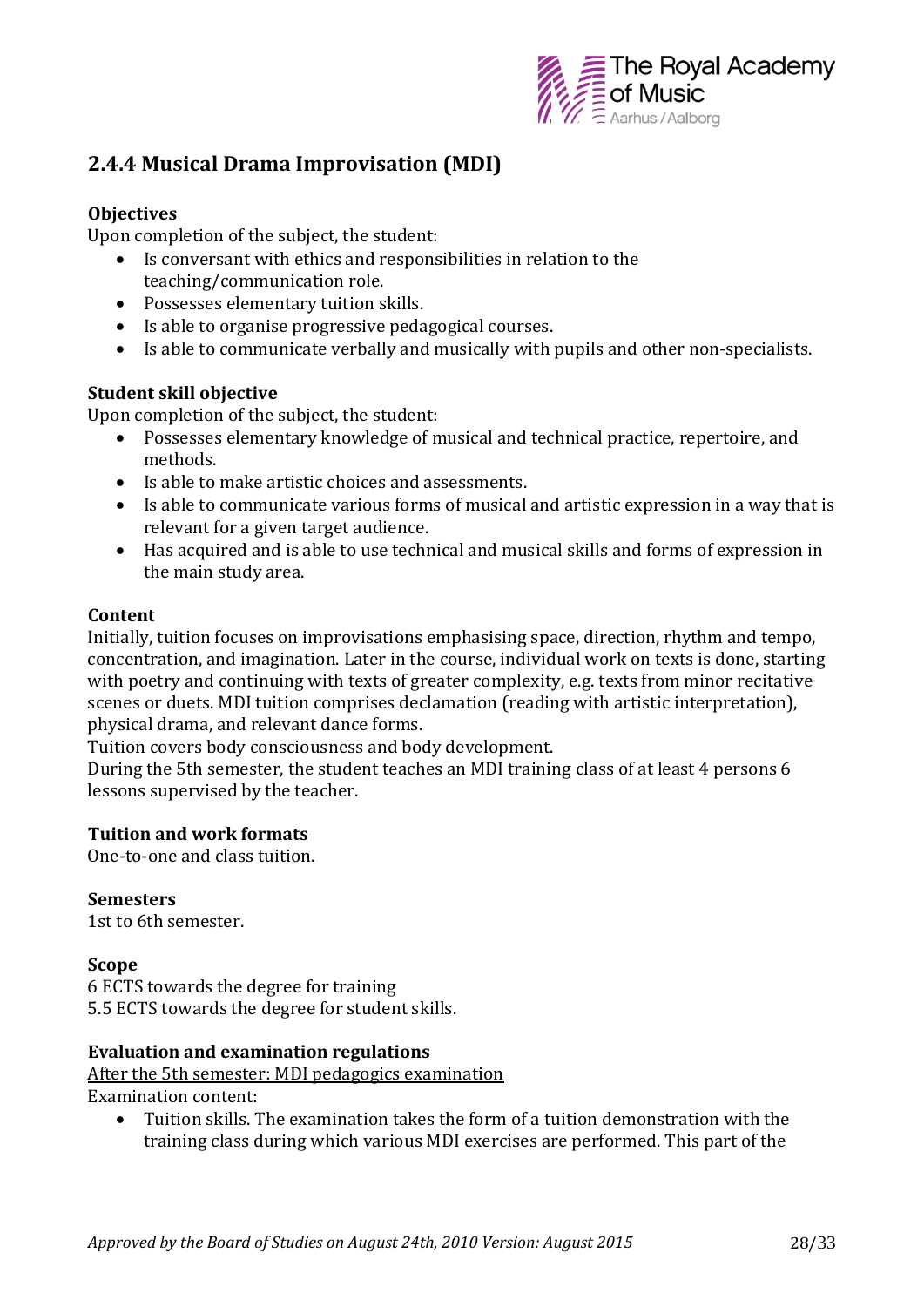

examination also comprises a written report on MDI as a subject, how the student has planned the exercises, and what outcome he/she is expecting of them.

*Examination format:* 

Written test and practical test.

Scope of the written test: 5 to 10 pages. Three copies are to be handed in no later than 14 days prior to the examination. Duration of the practical test including interview: 45 minutes. *Marking and evaluation:*

Internal marking. Grade.

The assessment must reflect to what extent the objectives have been achieved. Test duration including discussion: 60 minutes.

#### After the 6th semester: Test of student skills

Examination content:

 Student skills. The student skill test is a joint examination for all 6th semester students and takes the form of a joint drama project. Duration: 45 minutes.

*Examination format:* 

Practical test.

*Marking and evaluation:*

Internal marking. Pass/fail. Test duration including discussion: 45 minutes.

The assessment must reflect to what extent the objectives have been achieved by the individual student.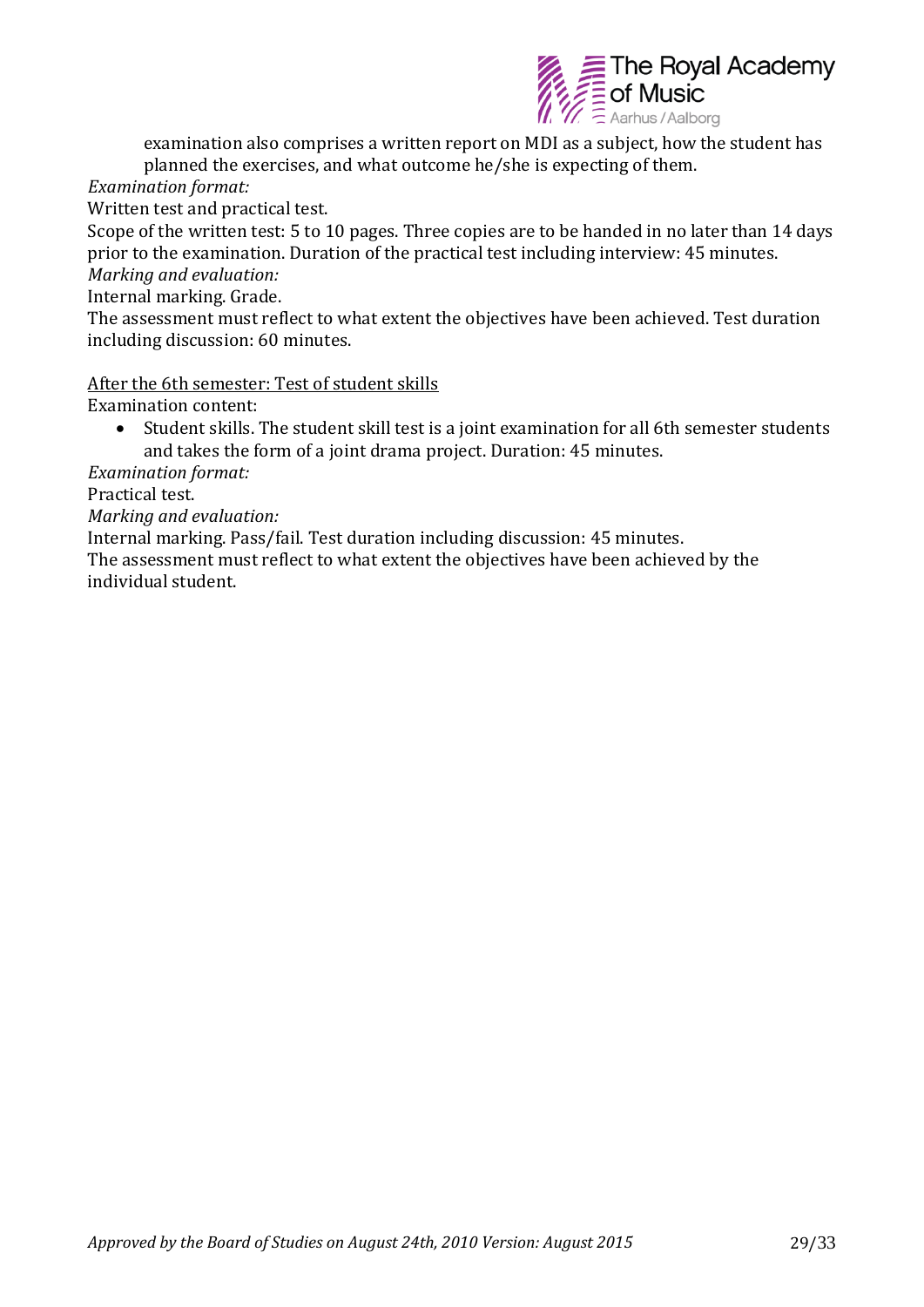

## **2.4.5 Education Theory**

#### **Objectives**

Upon completion of the subject, the student:

- Possesses an elementary knowledge of relevant pedagogical, didactic, and psychological theories, concepts, and methods.
- Is conversant with ethics and responsibilities in relation to the teaching/communication role.
- Is able to reflect on practice and choice of methods in relation to various teaching and communication situations.
- Has acquired relevant communication tools
- Is able to acknowledge and handle pedagogical challenges in a creative, investigative, and analytical manner.
- Is able to identify his/her own learning needs and potential for artistic development in the field of pedagogics.
- Is able to prioritise and structure his/her time and work efforts in relation to organisation of teaching courses.

#### **Content**

Study and discussion of selected education theories and the views of man, society, and learning they embody.

Discussion of pedagogical approaches and traditions within music.

Study and discussion of various teacher and pupil roles.

Study and discussion of theories of education and learning.

Study and discussion of communication, organisation, and leadership styles.

Study of the theoretical prerequisites for being able to plan, execute, and evaluate music teaching, including definition of goals, implementation and retention, course organisation, lesson preparation, self-evaluation, and peer evaluation (supervision).

Part of tuition is based on cases and problems from the concurrent training courses.

#### **Tuition and work formats**

Class tuition.

#### **Semesters**

3rd to 4th semester.

#### **Scope**

3 ECTS towards the degree.

#### **Evaluation and examination regulations**

Certificate. This certifies that the objectives have been achieved at a level at least corresponding to a Pass, and that current attendance rules have been followed.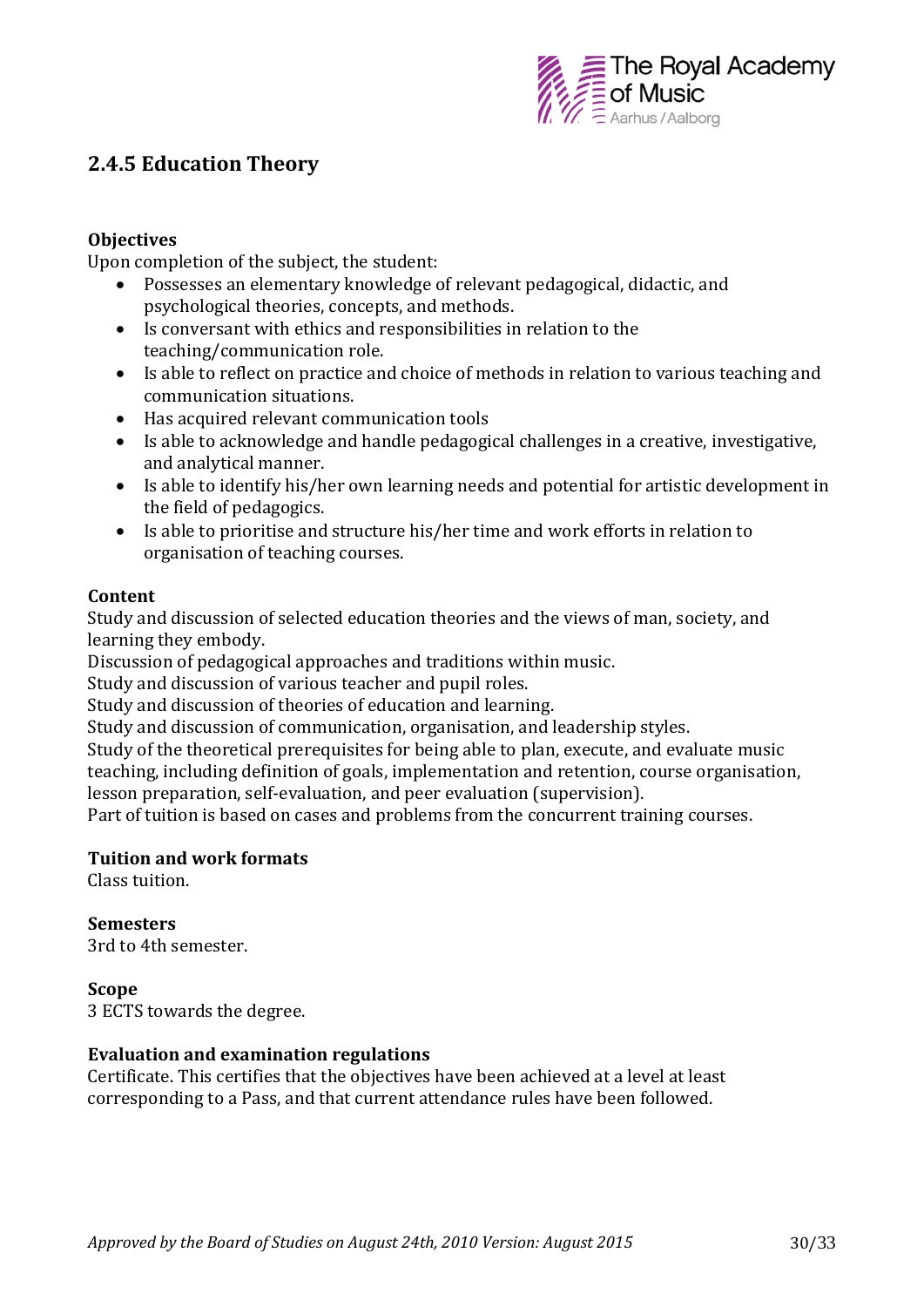

### **2.4.6 Observation Training**

#### **Objectives**

Upon completion of Observation Training, the student:

- Possesses elementary knowledge of relevant pedagogical methods relating to music.
- Possesses elementary knowledge of the music education job market.
- Is conversant with ethics and responsibilities in relation to the teaching/communication role.
- Is able to reflect on practice and choice of methods.

#### **Content**

The subject includes preparation, execution, and post-processing of observation training. Introduction to the diverse music education job market and relevant pedagogical traditions and cultures in music. Presentation on report authoring.

The training sites must reflect the diversity of the music business and include examples of workplaces relevant for the individual courses.

Conference classes are given. The training site teachers are to be included in these. The student prepares a brief, individual observation training report that is to be handed in 14 days after the training. Report scope: 3 pages.

The report forms the foundation of training post-processing.

#### **Tuition and work formats**

Class tuition.

Observation training is organised by a training coordinator in consultation with subject teachers.

#### **Semesters**

2nd semester. Observation training itself lasts one week.

#### **Scope**

3 ECTS towards the degree.

#### **Evaluation and examination regulations**

After the 2nd semester: Certificate

This certifies that the objectives have been achieved at a level at least corresponding to a Pass, and that current attendance rules have been followed.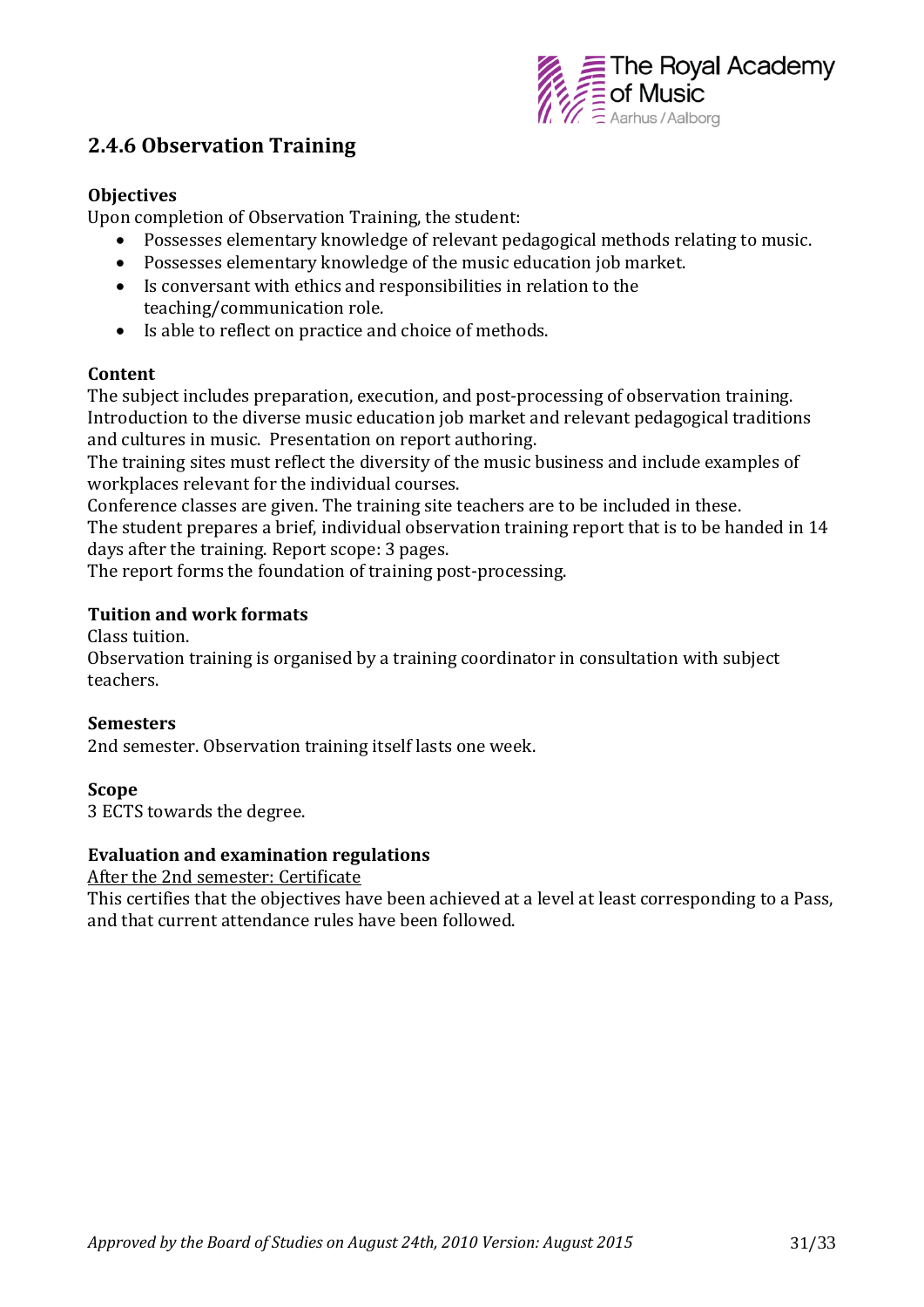

## **2.5 Bachelor project**

#### **Objective**

Upon completion of the bachelor project, the student:

- Possesses elementary knowledge of practice, methods, and theory within the chosen project area.
- Is able to reflect on his/her practice and choice of methods in relation to the project.
- Is able to use relevant methods, tools, and forms of expression in a creative, performative, and/or pedagogical context.
- Is able to identify and acquire project-relevant knowledge unassisted as well as use relevant project-related solution models.
- Is able to communicate project idea and results orally and in writing.
- Is able to work on a project basis in a creative, investigative, and analytical manner.
- Is able to find relevant cooperation partners and act professionally in vocational and/or cross-disciplinary cooperation.
- Is able to set up and adhere to a realistic schedule.

#### **Content**

The bachelor project takes one main area as its starting point but may draw on other, crossdisciplinary approaches.

The student chooses and defines his/her own project. The project must include the following elements:

a) A creative, performative, and/or pedagogical element.

b) Communication of the above.

c) A written reflection. Scope: Max. 20 pages excluding annexes.

Item a) may be in the form of a composition, concert, performance, installation, CD recording, or tuition course.

Item b) may be in the form of a lecture at the final exam which further puts into perspective the materials covered in items a) and c), or it may be a home page/portfolio created unassisted.

#### **Tuition and work formats**

Guidance in individual project work as well as study group work.

- By the middle of the 4th semester, a description of the intended bachelor project must be submitted by the student for approval by the project coordinator.
- No later than three weeks hereafter, the student receives the approved preliminary project description from the project coordinator.
- During 5th semester, project descriptions and work plans are presented in study groups (max. 8 members). The groups are created by the project coordinator and convene at least three times during the 5th semester.
- January, 6th semester: Halfway seminar for the study groups. The bachelor projects are presented to the group for joint evaluation and exchange of experiences. The internal supervisor participates.